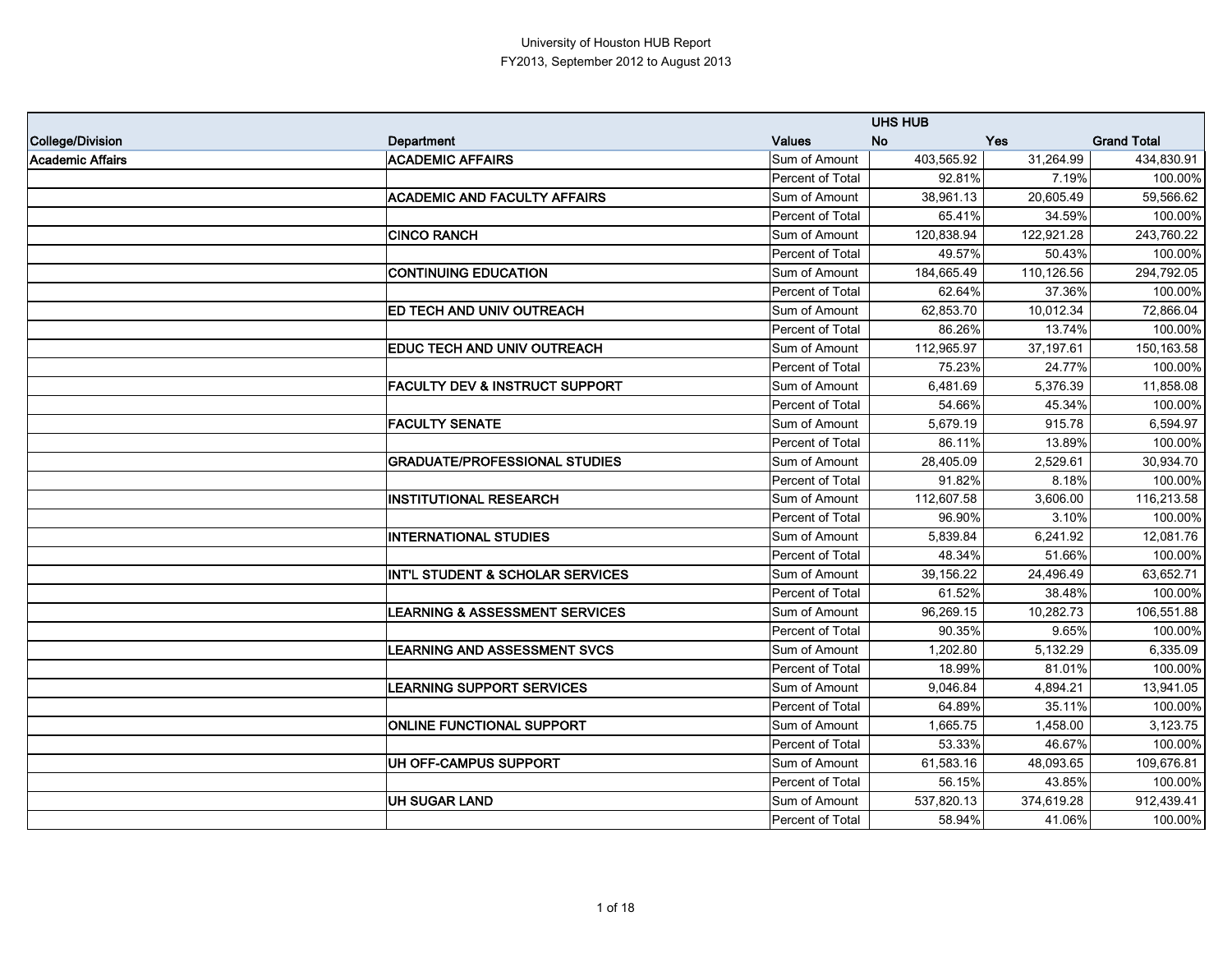|                                   |                                               |                  | <b>UHS HUB</b> |               |                    |
|-----------------------------------|-----------------------------------------------|------------------|----------------|---------------|--------------------|
| College/Division                  | <b>Department</b>                             | <b>Values</b>    | <b>No</b>      | <b>Yes</b>    | <b>Grand Total</b> |
| Academic Affairs                  | <b>UNDERGRADUATE SCHOLARS</b>                 | Sum of Amount    | 27,188.52      | 16,682.32     | 43,870.84          |
|                                   |                                               | Percent of Total | 61.97%         | 38.03%        | 100.00%            |
|                                   | <b>UNDERGRADUATE STUDIES</b>                  | Sum of Amount    | 16,972.97      | 3,427.43      | 20,400.40          |
|                                   |                                               | Percent of Total | 83.20%         | 16.80%        | 100.00%            |
|                                   | <b>WRITING CENTER</b>                         | Sum of Amount    | 10,600.82      | 70,337.46     | 80,938.28          |
|                                   |                                               | Percent of Total | 13.10%         | 86.90%        | 100.00%            |
| Academic Affairs Sum of Amount    |                                               |                  | 1,884,370.90   | 910,221.83    | 2,794,592.73       |
| Academic Affairs Percent of Total |                                               |                  | 67.43%         | 32.57%        | 100.00%            |
| Administration and Finance        | <b>ADMINISTRATION &amp; FINANCE</b>           | Sum of Amount    | 35,506.41      | 9,302.24      | 44,808.65          |
|                                   |                                               | Percent of Total | 79.24%         | 20.76%        | 100.00%            |
|                                   | <b>AUXILIARY SERVICES OPERATIONS</b>          | Sum of Amount    | 267,039.73     | 50,880.69     | 317,920.42         |
|                                   |                                               | Percent of Total | 84.00%         | 16.00%        | 100.00%            |
|                                   | <b>BUDGET</b>                                 | Sum of Amount    | 3,427.69       | 4,180.12      | 7,607.81           |
|                                   |                                               | Percent of Total | 45.05%         | 54.95%        | 100.00%            |
|                                   | <b>BUSINESS SERVICES</b>                      | Sum of Amount    | 593.11         | 129.58        | 722.69             |
|                                   |                                               | Percent of Total | 82.07%         | 17.93%        | 100.00%            |
|                                   | <b>BUSINESS SERVICES OPERATIONS</b>           | Sum of Amount    | 7,067.47       | 2,204.75      | 9,272.22           |
|                                   |                                               | Percent of Total | 76.22%         | 23.78%        | 100.00%            |
|                                   | <b>CENTRAL FACILITY SERVICES</b>              | Sum of Amount    | 43,666.35      | 2,779.17      | 46,445.52          |
|                                   |                                               | Percent of Total | 94.02%         | 5.98%         | 100.00%            |
|                                   | <b>CULLEN PERFORMANCE HALL</b>                | Sum of Amount    | 89,418.11      | 2,445.58      | 91,863.69          |
|                                   |                                               | Percent of Total | 97.34%         | 2.66%         | 100.00%            |
|                                   | <b>ENTERPRISE SYSTEMS</b>                     | Sum of Amount    | 4,766,753.80   | 1,994,951.40  | 6,761,705.20       |
|                                   |                                               | Percent of Total | 70.50%         | 29.50%        | 100.00%            |
|                                   | <b>ENVIRONMENTAL HEALTH RISK MGMT</b>         | Sum of Amount    | 302,760.05     | 3,102.79      | 305,862.84         |
|                                   |                                               | Percent of Total | 98.99%         | 1.01%         | 100.00%            |
|                                   | <b>FACILITIES MANAGEMENT</b>                  | Sum of Amount    | 705,612.79     | 865,653.72    | 1,571,266.51       |
|                                   |                                               | Percent of Total | 44.91%         | 55.09%        | 100.00%            |
|                                   | <b>FACILITIES OPERATION &amp; MAINT</b>       | Sum of Amount    | 830,697.36     | 173,988.11    | 1,004,685.47       |
|                                   |                                               | Percent of Total | 82.68%         | 17.32%        | 100.00%            |
|                                   | <b>FACILITIES PLANNING &amp; CONSTRUCTION</b> | Sum of Amount    | 142,538,034.18 | 42,813,807.11 | 185,351,841.29     |
|                                   |                                               | Percent of Total | 76.90%         | 23.10%        | 100.00%            |
|                                   | <b>FINANCE-A&amp;F</b>                        | Sum of Amount    | 83,567.59      | 65,318.69     | 148,886.28         |
|                                   |                                               | Percent of Total | 56.13%         | 43.87%        | 100.00%            |
|                                   | <b>FINANCIAL REPORTING</b>                    | Sum of Amount    | 639.38         | 2,283.18      | 2,922.56           |
|                                   |                                               | Percent of Total | 21.88%         | 78.12%        | 100.00%            |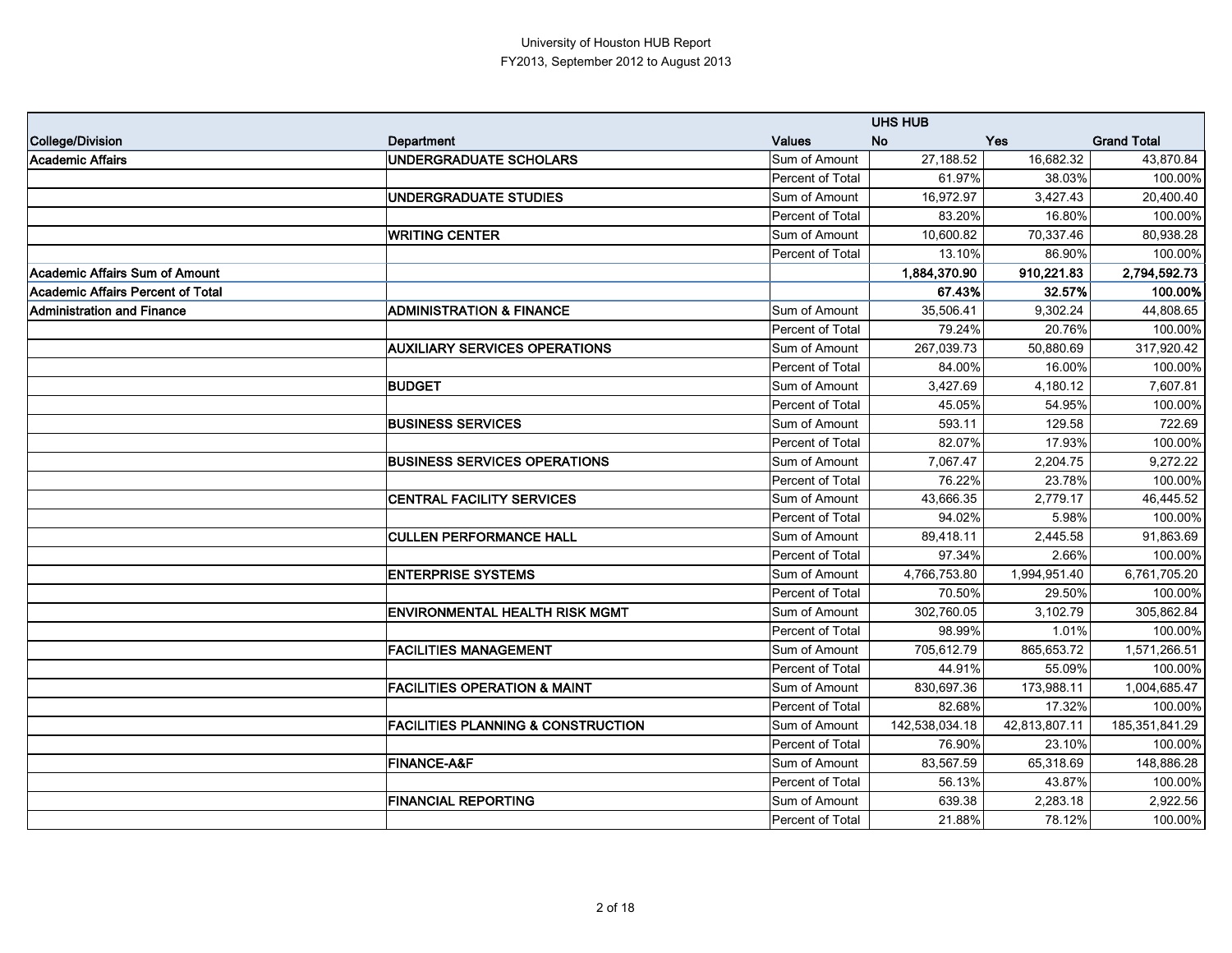|                  |                                                  |                  | <b>UHS HUB</b>   |              |                    |
|------------------|--------------------------------------------------|------------------|------------------|--------------|--------------------|
| College/Division | Department                                       | <b>Values</b>    | <b>No</b><br>Yes |              | <b>Grand Total</b> |
|                  | <b>HIGH PERFORMANCE COMPUTING &amp; NETWORKS</b> | Sum of Amount    | 119,688.80       | 15,187.58    | 134,876.38         |
|                  |                                                  | Percent of Total | 88.74%           | 11.26%       | 100.00%            |
|                  | <b>HUMAN RESOURCES</b>                           | Sum of Amount    | 267,214.50       | 182,117.05   | 449,331.55         |
|                  |                                                  | Percent of Total | 59.47%           | 40.53%       | 100.00%            |
|                  | <b>INST - BUDGET</b>                             | Sum of Amount    | 395.00           |              | 395.00             |
|                  |                                                  | Percent of Total | 100.00%          | 0.00%        | 100.00%            |
|                  | <b>INST - BUSINESS SERVICES</b>                  | Sum of Amount    | 4,859,262.68     |              | 4,859,262.68       |
|                  |                                                  | Percent of Total | 100.00%          | 0.00%        | 100.00%            |
|                  | <b>INST - FINANCE</b>                            | Sum of Amount    | 256,652.29       | 36,878.24    | 293,530.53         |
|                  |                                                  | Percent of Total | 87.44%           | 12.56%       | 100.00%            |
|                  | <b>INST - FINANCIAL REPORTING</b>                | Sum of Amount    | 943.73           |              | 943.73             |
|                  |                                                  | Percent of Total | 100.00%          | 0.00%        | 100.00%            |
|                  | <b>INST - INFORMATION TECHNOLOGY</b>             | Sum of Amount    |                  | 75,960.00    | 75,960.00          |
|                  |                                                  | Percent of Total | 0.00%            | 100.00%      | 100.00%            |
|                  | <b>INST - LOANS</b>                              | Sum of Amount    | 54.10            |              | 54.10              |
|                  |                                                  | Percent of Total | 100.00%          | 0.00%        | 100.00%            |
|                  | <b>INST - PLANT</b>                              | Sum of Amount    | 172,250.73       | 1,432.25     | 173,682.98         |
|                  |                                                  | Percent of Total | 99.18%           | 0.82%        | 100.00%            |
|                  | <b>KUHA RADIO</b>                                | Sum of Amount    | 81,329.29        | 18,478.87    | 99,808.16          |
|                  |                                                  | Percent of Total | 81.49%           | 18.51%       | 100.00%            |
|                  | <b>KUHF RADIO</b>                                | Sum of Amount    | 555,119.49       | 83,802.54    | 638,922.03         |
|                  |                                                  | Percent of Total | 86.88%           | 13.12%       | 100.00%            |
|                  | <b>MINOR AND PLANNED PROJECTS</b>                | Sum of Amount    | 9,854,662.69     | 5,648,535.07 | 15,503,197.76      |
|                  |                                                  | Percent of Total | 63.57%           | 36.43%       | 100.00%            |
|                  | <b>NORTH ZONE CUSTODIAL</b>                      | Sum of Amount    | 32,459.46        | 35,267.59    | 67,727.05          |
|                  |                                                  | Percent of Total | 47.93%           | 52.07%       | 100.00%            |
|                  | <b>ONE CARD PROGRAM</b>                          | Sum of Amount    | 207,297.46       | 80,592.99    | 287,890.45         |
|                  |                                                  | Percent of Total | 72.01%           | 27.99%       | 100.00%            |
|                  | <b>PARKING &amp; TRANSPORTATION OPERATIONS</b>   | Sum of Amount    | 1,911,319.24     | 370,817.62   | 2,282,136.86       |
|                  |                                                  | Percent of Total | 83.75%           | 16.25%       | 100.00%            |
|                  | PHY PLANT-AUTOMOTIVE                             | Sum of Amount    | 301,517.02       | 33,024.94    | 334,541.96         |
|                  |                                                  | Percent of Total | 90.13%           | 9.87%        | 100.00%            |
|                  | PHY PLANT-GROUNDS MAINT                          | Sum of Amount    | 103,521.65       | 15,968.00    | 119,489.65         |
|                  |                                                  | Percent of Total | 86.64%           | 13.36%       | 100.00%            |
|                  | PHY PLANT-SOLID WASTE                            | Sum of Amount    | 144,705.07       | 9,629.00     | 154,334.07         |
|                  |                                                  | Percent of Total | 93.76%           | 6.24%        | 100.00%            |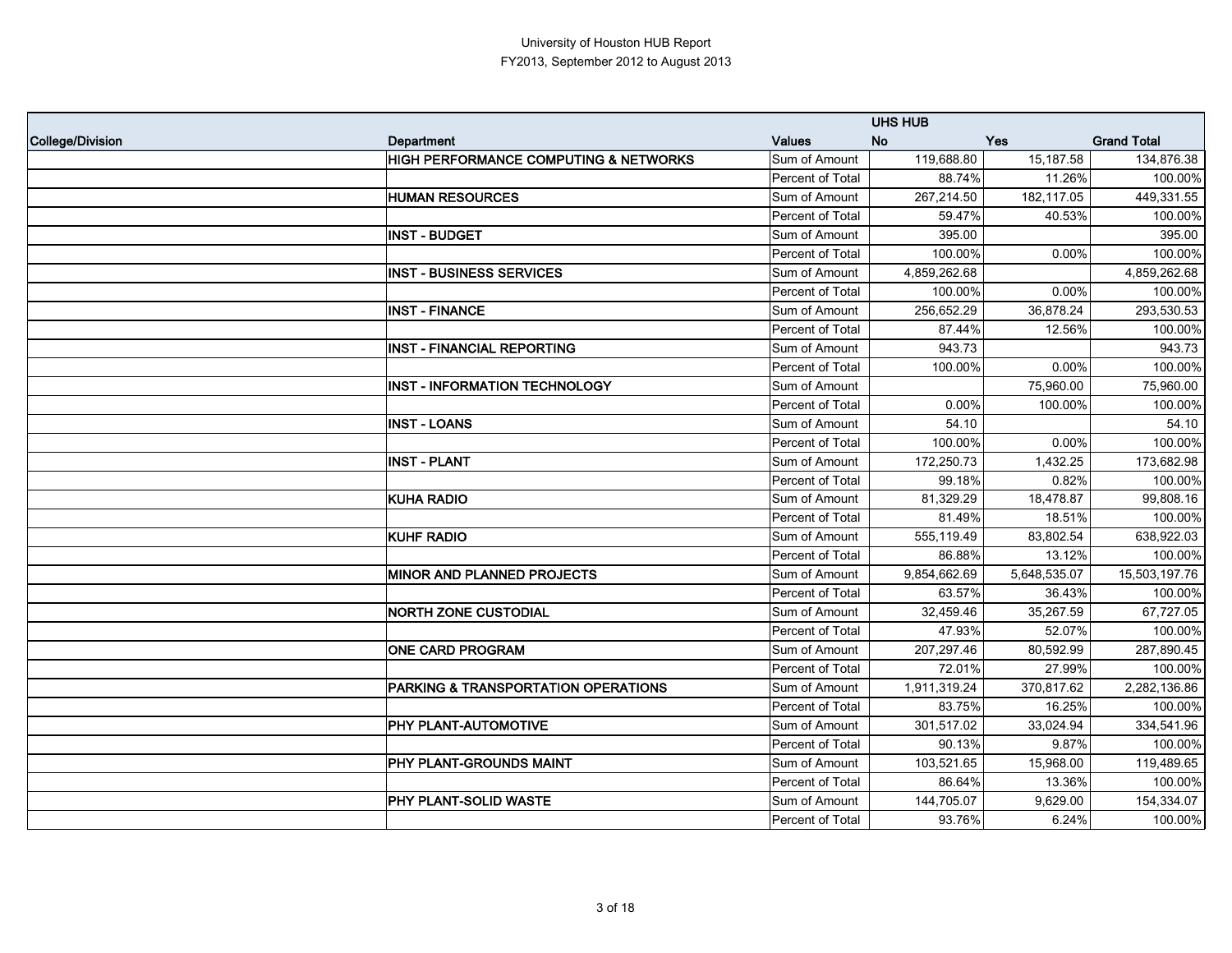|                                                 |                                          |                  | <b>UHS HUB</b> |               |                    |
|-------------------------------------------------|------------------------------------------|------------------|----------------|---------------|--------------------|
| College/Division                                | <b>Department</b>                        | <b>Values</b>    | <b>No</b>      | Yes           | <b>Grand Total</b> |
|                                                 | PHYSICAL PLANT                           | Sum of Amount    | 2,206,219.84   | 1,333,087.71  | 3,539,307.55       |
|                                                 |                                          | Percent of Total | 62.33%         | 37.67%        | 100.00%            |
|                                                 | <b>POLICE</b>                            | Sum of Amount    | 735,960.78     | 182, 141.78   | 918,102.56         |
|                                                 |                                          | Percent of Total | 80.16%         | 19.84%        | 100.00%            |
|                                                 | POSTAL SERVICES OPERATIONS               | Sum of Amount    | 96,254.73      | 6,908.03      | 103,162.76         |
|                                                 |                                          | Percent of Total | 93.30%         | 6.70%         | 100.00%            |
|                                                 | PRINTING OPERATIONS                      | Sum of Amount    | 128,856.14     | 8,755.92      | 137,612.06         |
|                                                 |                                          | Percent of Total | 93.64%         | 6.36%         | 100.00%            |
|                                                 | <b>PURCHASED UTILITIES</b>               | Sum of Amount    | 21,745.34      |               | 21,745.34          |
|                                                 |                                          | Percent of Total | 100.00%        | 0.00%         | 100.00%            |
|                                                 | <b>REAL ESTATE SERVICES</b>              | Sum of Amount    | 5,750.00       | 37.20         | 5,787.20           |
|                                                 |                                          | Percent of Total | 99.36%         | 0.64%         | 100.00%            |
|                                                 | <b>RISK MANAGEMENT</b>                   | Sum of Amount    | 4,446.10       | 189.63        | 4,635.73           |
|                                                 |                                          | Percent of Total | 95.91%         | 4.09%         | 100.00%            |
|                                                 | <b>SERVICE LEVEL AGREEMENT</b>           | Sum of Amount    | 87,314.49      | 220,609.21    | 307,923.70         |
|                                                 |                                          | Percent of Total | 28.36%         | 71.64%        | 100.00%            |
|                                                 | <b>SKILLED TRADES</b>                    | Sum of Amount    | 174,748.36     | 286,833.50    | 461,581.86         |
|                                                 |                                          | Percent of Total | 37.86%         | 62.14%        | 100.00%            |
|                                                 | <b>STUDENT FINANCIAL SERVICES</b>        | Sum of Amount    | 172,306.41     | 15,992.20     | 188,298.61         |
|                                                 |                                          | Percent of Total | 91.51%         | 8.49%         | 100.00%            |
|                                                 | <b>TECHNOLOGY SERVICES &amp; SUPPORT</b> | Sum of Amount    | 1,563,843.87   | 2,666,262.38  | 4,230,106.25       |
|                                                 |                                          | Percent of Total | 36.97%         | 63.03%        | 100.00%            |
|                                                 | TV PUBLIC BROADCASTING                   | Sum of Amount    | 697,334.75     | 74,149.08     | 771,483.83         |
|                                                 |                                          | Percent of Total | 90.39%         | 9.61%         | 100.00%            |
|                                                 | <b>UIT SECURITY</b>                      | Sum of Amount    | 351,448.54     | 5,899.48      | 357,348.02         |
|                                                 |                                          | Percent of Total | 98.35%         | 1.65%         | 100.00%            |
|                                                 | UNIV INFORMATION TECH PROJECTS           | Sum of Amount    | 295,310.72     | 48,381.40     | 343,692.12         |
|                                                 |                                          | Percent of Total | 85.92%         | 14.08%        | 100.00%            |
|                                                 | UNIV PROPERTY SERVICES OPERATIONS        | Sum of Amount    | 2,366,369.89   | 346,538.56    | 2,712,908.45       |
|                                                 |                                          | Percent of Total | 87.23%         | 12.77%        | 100.00%            |
|                                                 | UNIVERSITY INFORMATION TECHNOLOGY        | Sum of Amount    | 63,387.11      | 79,330.35     | 142,717.46         |
|                                                 |                                          | Percent of Total | 44.41%         | 55.59%        | 100.00%            |
| <b>Administration and Finance Sum of Amount</b> |                                          |                  | 177,514,474.29 | 57,873,835.30 | 235,388,309.59     |
| Administration and Finance Percent of Total     |                                          |                  | 75.41%         | 24.59%        | 100.00%            |
| Architecture                                    | <b>ARCHITECTURE</b>                      | Sum of Amount    | 5,913.88       | 336.00        | 6,249.88           |
|                                                 |                                          | Percent of Total | 94.62%         | 5.38%         | 100.00%            |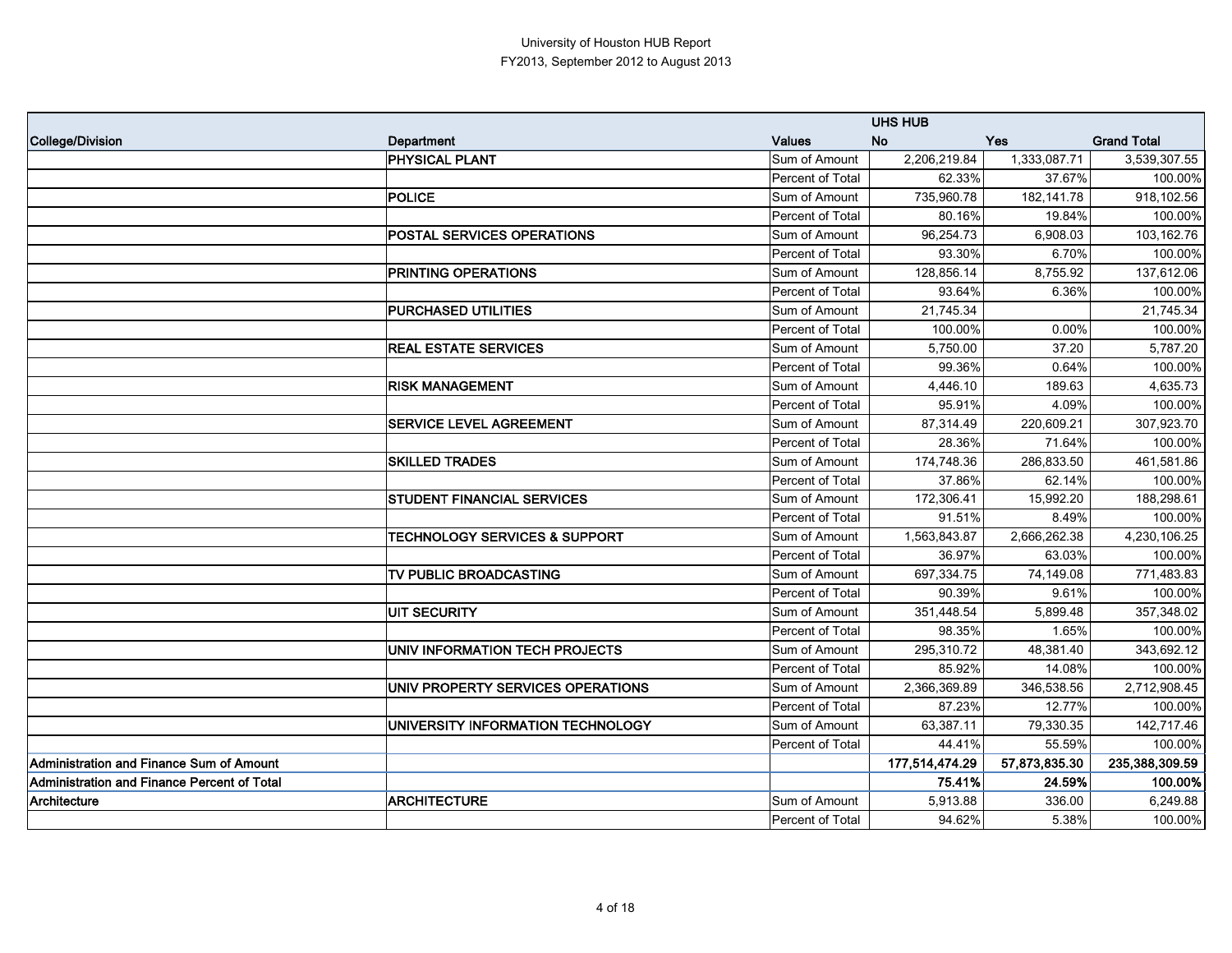|                                      |                                       |                         | <b>UHS HUB</b> |            |                    |
|--------------------------------------|---------------------------------------|-------------------------|----------------|------------|--------------------|
| College/Division                     | <b>Department</b>                     | <b>Values</b>           | <b>No</b>      | Yes        | <b>Grand Total</b> |
| Architecture                         | <b>DEAN, ARCHITECTURE</b>             | Sum of Amount           | 409,997.37     | 103,514.26 | 513,511.63         |
|                                      |                                       | Percent of Total        | 79.84%         | 20.16%     | 100.00%            |
| Architecture Sum of Amount           |                                       |                         | 415,911.25     | 103,850.26 | 519,761.51         |
| <b>Architecture Percent of Total</b> |                                       |                         | 80.02%         | 19.98%     | 100.00%            |
| <b>Business Administration</b>       | <b>ACCOUNTANCY AND TAXATION</b>       | Sum of Amount           | 47,095.60      | 14,410.20  | 61,505.80          |
|                                      |                                       | Percent of Total        | 76.57%         | 23.43%     | 100.00%            |
|                                      | <b>ACCOUNTING CERTIFICATE PROGRAM</b> | Sum of Amount           | 9,350.77       | 2,616.46   | 11,967.23          |
|                                      |                                       | <b>Percent of Total</b> | 78.14%         | 21.86%     | 100.00%            |
|                                      | <b>BAUER CAREER SERVICES CTR</b>      | Sum of Amount           | 78,944.98      | 15,865.96  | 94,810.94          |
|                                      |                                       | Percent of Total        | 83.27%         | 16.73%     | 100.00%            |
|                                      | <b>BAUER CLASS GLOBALIZATION CRS</b>  | Sum of Amount           | 63,478.60      |            | 63,478.60          |
|                                      |                                       | Percent of Total        | 100.00%        | 0.00%      | 100.00%            |
|                                      | <b>BAUER COMMUNICATIONS</b>           | Sum of Amount           | 107,587.39     | 20,673.83  | 128,261.22         |
|                                      |                                       | Percent of Total        | 83.88%         | 16.12%     | 100.00%            |
|                                      | <b>BAUER DIVISION OF TECHNOLOGY</b>   | Sum of Amount           | 82,815.83      | 59,189.56  | 142,005.39         |
|                                      |                                       | Percent of Total        | 58.32%         | 41.68%     | 100.00%            |
|                                      | <b>BAUER EXTERNAL RELATIONS DEPT</b>  | Sum of Amount           |                | 879.22     | 879.22             |
|                                      |                                       | Percent of Total        | 0.00%          | 100.00%    | 100.00%            |
|                                      | <b>BAUER MARKETING INITIATIVES</b>    | Sum of Amount           | 137,891.07     | 3,013.86   | 140,904.93         |
|                                      |                                       | Percent of Total        | 97.86%         | 2.14%      | 100.00%            |
|                                      | <b>CTR FOR EXECUTIVE DEVELOPMENT</b>  | Sum of Amount           | 3,410.08       | 5,687.85   | 9,097.93           |
|                                      |                                       | Percent of Total        | 37.48%         | 62.52%     | 100.00%            |
|                                      | DEAN'S OFFICE, BAUER COLLEGE          | Sum of Amount           | 1,113,231.73   | 517,910.16 | 1,631,141.89       |
|                                      |                                       | Percent of Total        | 68.25%         | 31.75%     | 100.00%            |
|                                      | <b>DECISION AND INFORMATION SCIEN</b> | Sum of Amount           | 62,337.30      | 46,044.65  | 108,381.95         |
|                                      |                                       | Percent of Total        | 57.52%         | 42.48%     | 100.00%            |
|                                      | <b>EXECUTIVE DEGREE PROGRAMS</b>      | Sum of Amount           | 351,876.16     | 125,165.88 | 477,042.04         |
|                                      |                                       | Percent of Total        | 73.76%         | 26.24%     | 100.00%            |
|                                      | <b>FINANCE-BAUER COLLEGE</b>          | Sum of Amount           | 17,862.90      | 15,567.61  | 33,430.51          |
|                                      |                                       | Percent of Total        | 53.43%         | 46.57%     | 100.00%            |
|                                      | <b>GLOBAL ENERGY MGMT INST</b>        | Sum of Amount           | 1,275.26       |            | 1,275.26           |
|                                      |                                       | Percent of Total        | 100.00%        | 0.00%      | 100.00%            |
|                                      | <b>MANAGEMENT-BAUER COLLEGE</b>       | Sum of Amount           | 102,133.69     | 13,993.00  | 116,126.69         |
|                                      |                                       | Percent of Total        | 87.95%         | 12.05%     | 100.00%            |
|                                      | <b>MARKETING-BAUER COLLEGE</b>        | Sum of Amount           | 80,598.68      | 9,086.39   | 89,685.07          |
|                                      |                                       | Percent of Total        | 89.87%         | 10.13%     | 100.00%            |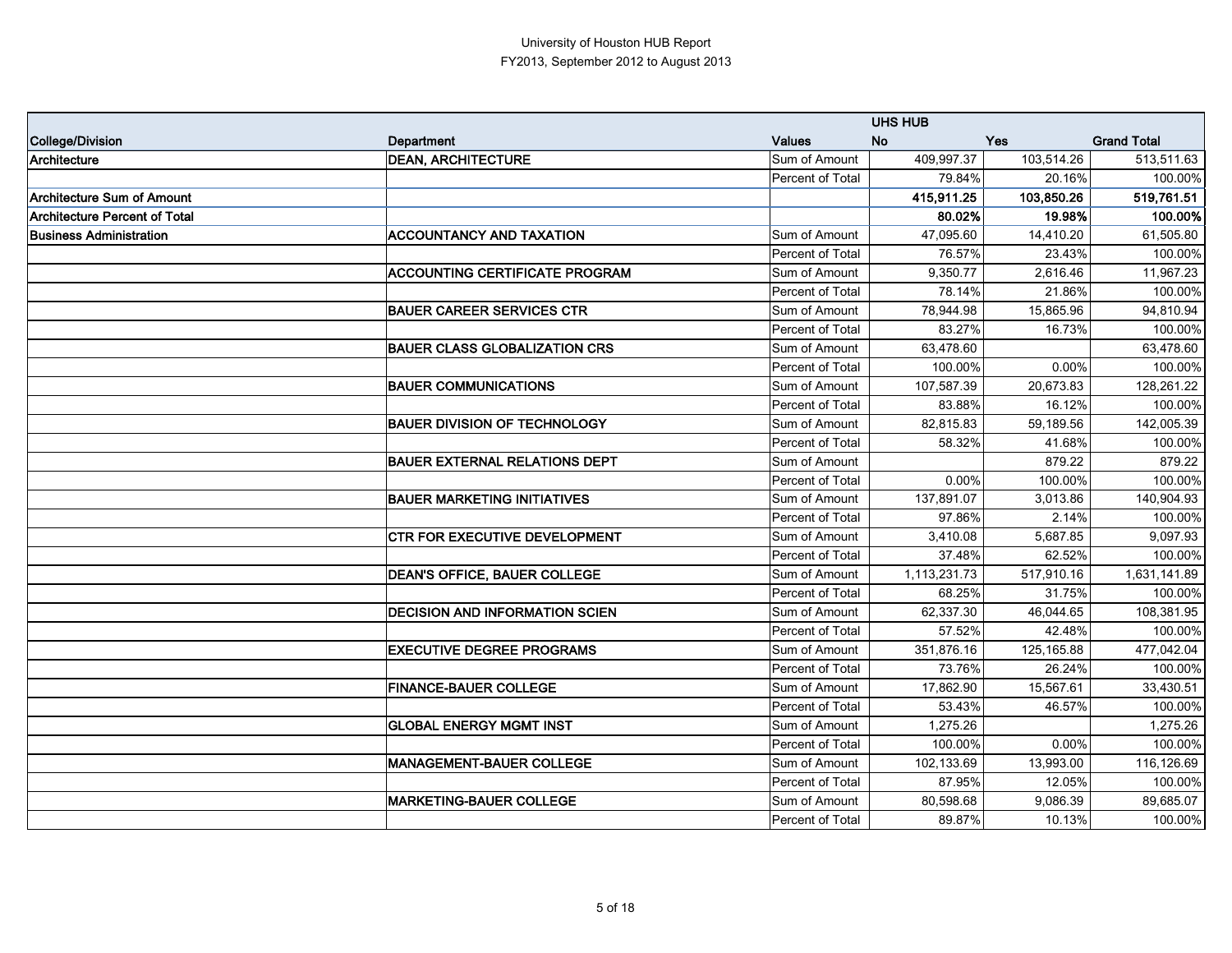|                                                 |                                              |                  | <b>UHS HUB</b> |              |                    |
|-------------------------------------------------|----------------------------------------------|------------------|----------------|--------------|--------------------|
| College/Division                                | <b>Department</b>                            | <b>Values</b>    | <b>No</b>      | Yes          | <b>Grand Total</b> |
|                                                 | <b>MBA STUDENT SERVICES CENTER</b>           | Sum of Amount    | 40,481.98      | 24,759.60    | 65,241.58          |
|                                                 |                                              | Percent of Total | 62.05%         | 37.95%       | 100.00%            |
|                                                 | <b>SALES EXCELLENCE INSTITUTE</b>            | Sum of Amount    | 83,857.05      | 36,845.47    | 120,702.52         |
|                                                 |                                              | Percent of Total | 69.47%         | 30.53%       | 100.00%            |
|                                                 | <b>SMALL BUSINESS DEV CENTER</b>             | Sum of Amount    | 686,189.01     | 317,184.38   | 1,003,373.39       |
|                                                 |                                              | Percent of Total | 68.39%         | 31.61%       | 100.00%            |
|                                                 | <b>UNDERGRAD BUSINESS PROG</b>               | Sum of Amount    | 76,705.98      | 27,064.65    | 103,770.63         |
|                                                 |                                              | Percent of Total | 73.92%         | 26.08%       | 100.00%            |
|                                                 | <b>WOLFF CTR FOR ENTREPRENEURSHIP</b>        | Sum of Amount    | 27,730.21      | 4,594.42     | 32,324.63          |
|                                                 |                                              | Percent of Total | 85.79%         | 14.21%       | 100.00%            |
| <b>Business Administration Sum of Amount</b>    |                                              |                  | 3,174,854.27   | 1,260,553.15 | 4,435,407.42       |
| <b>Business Administration Percent of Total</b> |                                              |                  | 71.58%         | 28.42%       | 100.00%            |
| Chancellor/President                            | <b>BASEBALL</b>                              | Sum of Amount    | 163,057.88     | 31,554.42    | 194,612.30         |
|                                                 |                                              | Percent of Total | 83.79%         | 16.21%       | 100.00%            |
|                                                 | <b>COMMUNITY RELATIONS &amp; INST ACCESS</b> | Sum of Amount    | 3,484.88       | 1,970.53     | 5,455.41           |
|                                                 |                                              | Percent of Total | 63.88%         | 36.12%       | 100.00%            |
|                                                 | FOOTBALL                                     | Sum of Amount    | 873,165.92     | 343,553.51   | 1,216,719.43       |
|                                                 |                                              | Percent of Total | 71.76%         | 28.24%       | 100.00%            |
|                                                 | <b>INST - INTERCOLLEGIATE ATHLETICS</b>      | Sum of Amount    | 32,750.00      |              | 32,750.00          |
|                                                 |                                              | Percent of Total | 100.00%        | 0.00%        | 100.00%            |
|                                                 | <b>INTERCOLLEGIATE ATHLETICS</b>             | Sum of Amount    | 2,423,072.94   | 191,132.14   | 2,614,205.08       |
|                                                 |                                              | Percent of Total | 92.69%         | 7.31%        | 100.00%            |
|                                                 | <b>MEN &amp; WOMEN'S CROSS COUNTRY</b>       | Sum of Amount    | 3,099.29       |              | 3,099.29           |
|                                                 |                                              | Percent of Total | 100.00%        | 0.00%        | 100.00%            |
|                                                 | <b>MEN'S BASKETBALL</b>                      | Sum of Amount    | 262,092.02     | 82,274.19    | 344,366.21         |
|                                                 |                                              | Percent of Total | 76.11%         | 23.89%       | 100.00%            |
|                                                 | <b>MEN'S GOLF</b>                            | Sum of Amount    | 23,464.81      | 553.91       | 24,018.72          |
|                                                 |                                              | Percent of Total | 97.69%         | 2.31%        | 100.00%            |
|                                                 | <b>MEN'S TRACK AND FIELD</b>                 | Sum of Amount    | 171,342.74     | 7,282.61     | 178,625.35         |
|                                                 |                                              | Percent of Total | 95.92%         | 4.08%        | 100.00%            |
|                                                 | OFFICE EQUAL OPPORTUNITY SRVS                | Sum of Amount    | 11,943.95      | 1,993.23     | 13,937.18          |
|                                                 |                                              | Percent of Total | 85.70%         | 14.30%       | 100.00%            |
|                                                 | <b>OFFICE OF SPECIAL EVENTS</b>              | Sum of Amount    | 289,056.45     | 75,897.57    | 364,954.02         |
|                                                 |                                              | Percent of Total | 79.20%         | 20.80%       | 100.00%            |
|                                                 | <b>PRESIDENT</b>                             | Sum of Amount    | 173,750.40     | 35,022.38    | 208,772.78         |
|                                                 |                                              | Percent of Total | 83.22%         | 16.78%       | 100.00%            |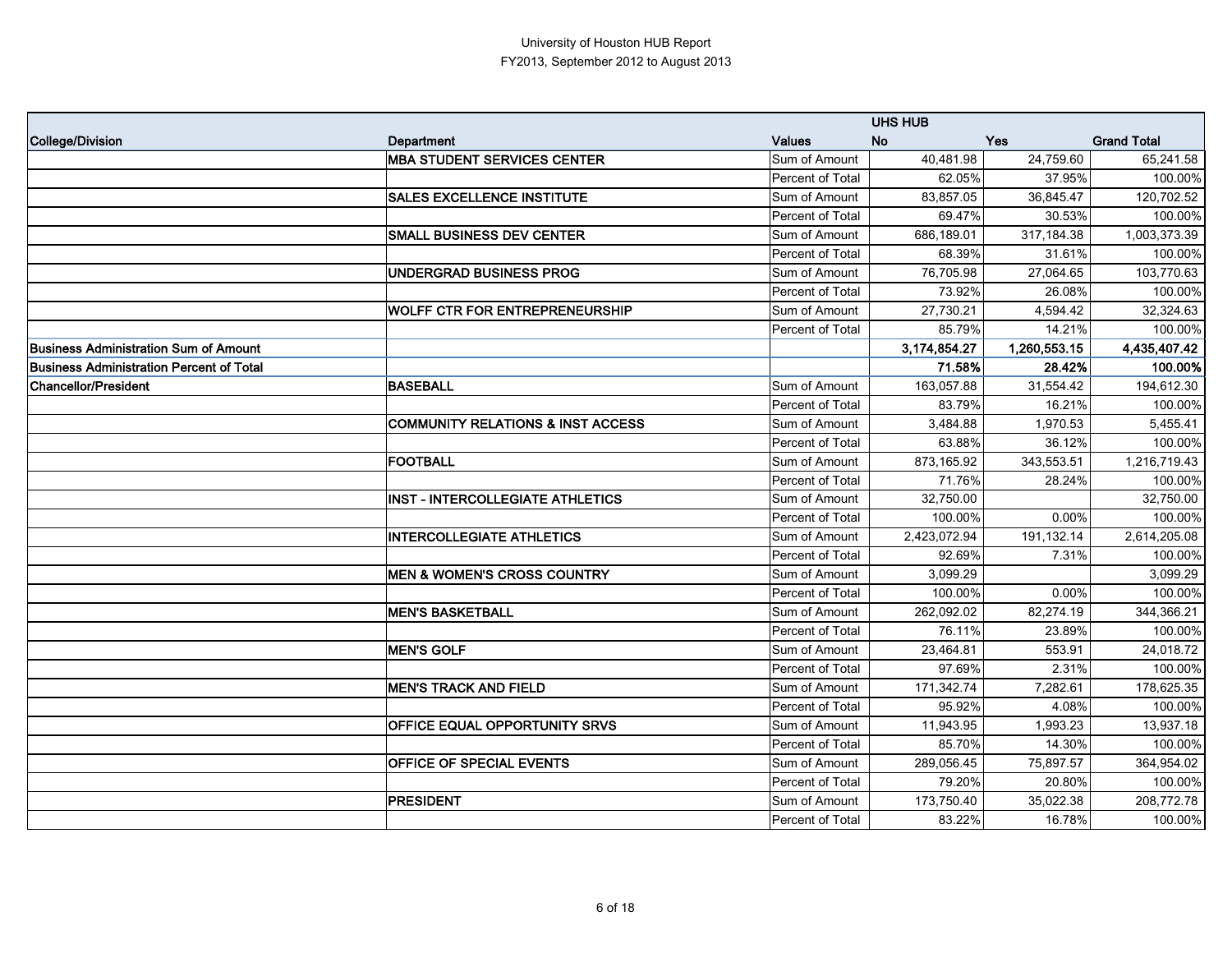|                                              |                                           |                  | <b>UHS HUB</b> |            |                    |
|----------------------------------------------|-------------------------------------------|------------------|----------------|------------|--------------------|
| College/Division                             | Department                                | <b>Values</b>    | <b>No</b>      | Yes        | <b>Grand Total</b> |
|                                              | <b>STAFF COUNCIL</b>                      | Sum of Amount    | 10,751.30      | 965.91     | 11,717.21          |
|                                              |                                           | Percent of Total | 91.76%         | 8.24%      | 100.00%            |
|                                              | <b>WOMEN'S BASKETBALL</b>                 | Sum of Amount    | 142,833.89     | 15,927.14  | 158,761.03         |
|                                              |                                           | Percent of Total | 89.97%         | 10.03%     | 100.00%            |
|                                              | <b>WOMEN'S SOCCER</b>                     | Sum of Amount    | 68,708.20      | 1,530.25   | 70,238.45          |
|                                              |                                           | Percent of Total | 97.82%         | 2.18%      | 100.00%            |
|                                              | <b>WOMEN'S SOFTBALL</b>                   | Sum of Amount    | 97,769.83      | 11,520.08  | 109,289.91         |
|                                              |                                           | Percent of Total | 89.46%         | 10.54%     | 100.00%            |
|                                              | <b>WOMEN'S SWIMMING &amp; DIVING</b>      | Sum of Amount    | 40,996.95      | 70.18      | 41,067.13          |
|                                              |                                           | Percent of Total | 99.83%         | 0.17%      | 100.00%            |
|                                              | <b>WOMEN'S TENNIS</b>                     | Sum of Amount    | 34,154.24      |            | 34, 154. 24        |
|                                              |                                           | Percent of Total | 100.00%        | 0.00%      | 100.00%            |
|                                              | <b>WOMEN'S TRACK AND FIELD</b>            | Sum of Amount    | 31,225.51      | 143.22     | 31,368.73          |
|                                              |                                           | Percent of Total | 99.54%         | 0.46%      | 100.00%            |
|                                              | <b>WOMEN'S VOLLEYBALL</b>                 | Sum of Amount    | 56,209.40      | 1,327.30   | 57,536.70          |
|                                              |                                           | Percent of Total | 97.69%         | 2.31%      | 100.00%            |
| <b>Chancellor/President Sum of Amount</b>    |                                           |                  | 4,912,930.60   | 802,718.57 | 5,715,649.17       |
| <b>Chancellor/President Percent of Total</b> |                                           |                  | 85.96%         | 14.04%     | 100.00%            |
| <b>Education</b>                             | <b>ASIAN AMERICAN STUDIES</b>             | Sum of Amount    | 45,967.62      | 6,714.88   | 52,682.50          |
|                                              |                                           | Percent of Total | 87.25%         | 12.75%     | 100.00%            |
|                                              | CENTER FOR INFO TECH IN EDUCATION         | Sum of Amount    | 113,957.12     | 148,917.81 | 262,874.93         |
|                                              |                                           | Percent of Total | 43.35%         | 56.65%     | 100.00%            |
|                                              | <b>CHARTER SCHOOL</b>                     | Sum of Amount    | 101,576.72     | 9,005.96   | 110,582.68         |
|                                              |                                           |                  |                |            |                    |
|                                              |                                           | Percent of Total | 91.86%         | 8.14%      | 100.00%            |
|                                              | <b>CONSISTENCY MGMT &amp; COOP DISCIP</b> | Sum of Amount    | 25,182.90      | 8,727.88   | 33,910.78          |
|                                              |                                           | Percent of Total | 74.26%         | 25.74%     | 100.00%            |
|                                              | <b>CURRICULUM AND INSTRUCTION</b>         | Sum of Amount    | 327,245.93     | 23,760.60  | 351,006.53         |
|                                              |                                           | Percent of Total | 93.23%         | 6.77%      | 100.00%            |
|                                              | <b>DEAN, EDUCATION</b>                    | Sum of Amount    | 178,090.67     | 60,639.54  | 238,730.21         |
|                                              |                                           | Percent of Total | 74.60%         | 25.40%     | 100.00%            |
|                                              | <b>EDUC EFFECTIVENESS &amp; OUTREACH</b>  | Sum of Amount    | 10,617.36      | 289.44     | 10,906.80          |
|                                              |                                           | Percent of Total | 97.35%         | 2.65%      | 100.00%            |
|                                              | <b>EDUCATIONAL PSYCHOLOGY</b>             | Sum of Amount    | 103,799.90     | 36,630.22  | 140,430.12         |
|                                              |                                           | Percent of Total | 73.92%         | 26.08%     | 100.00%            |
|                                              | <b>INSTITUTE FOR URBAN EDUCATION</b>      | Sum of Amount    | 4,446.67       | 1,753.58   | 6,200.25           |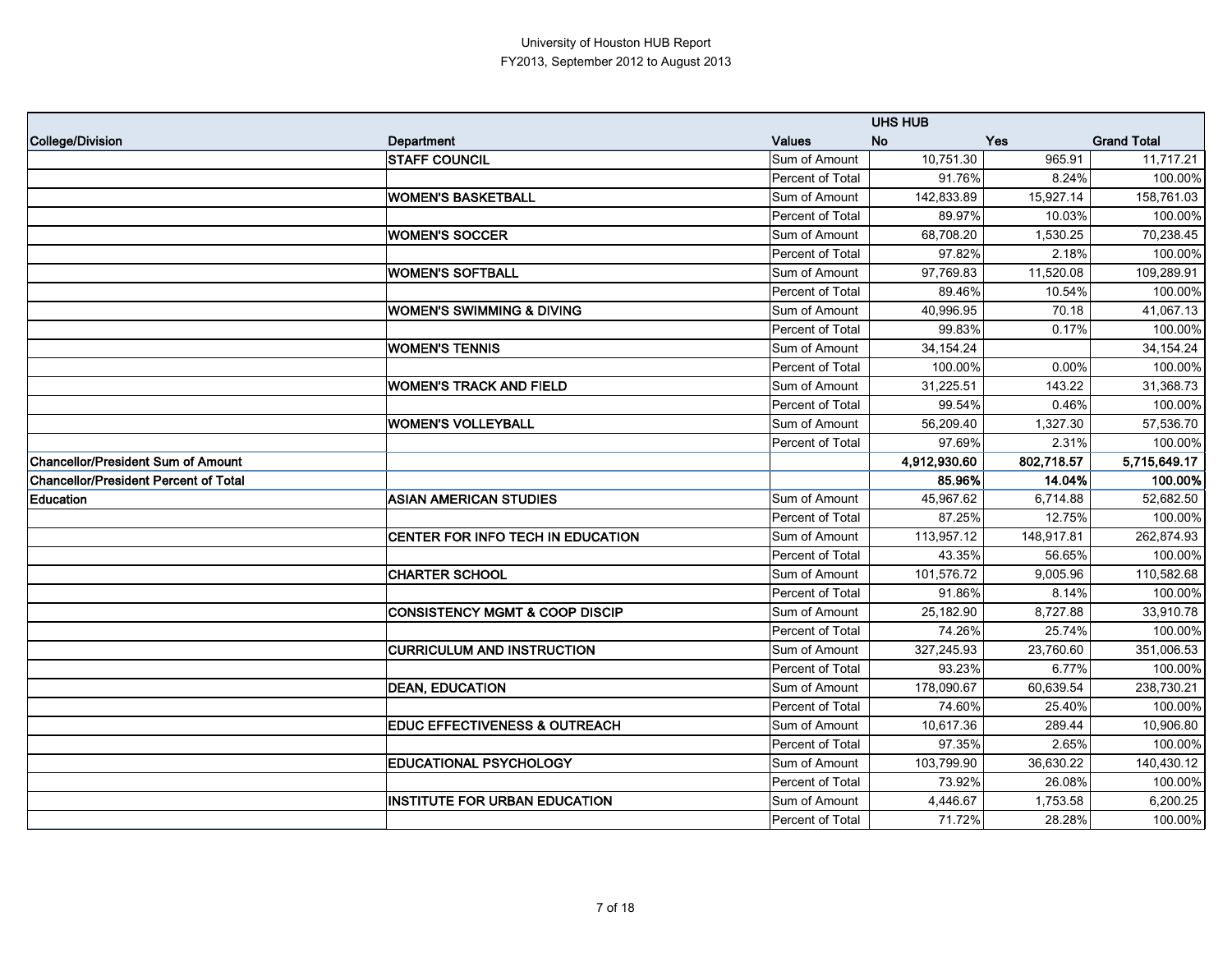|                                        |                                            |                         | <b>UHS HUB</b> |              |                    |
|----------------------------------------|--------------------------------------------|-------------------------|----------------|--------------|--------------------|
| College/Division                       | Department                                 | <b>Values</b>           | <b>No</b>      | Yes          | <b>Grand Total</b> |
| <b>Education Sum of Amount</b>         |                                            |                         | 910,884.89     | 296,439.91   | 1,207,324.80       |
| <b>Education Percent of Total</b>      |                                            |                         | 75.45%         | 24.55%       | 100.00%            |
| Engineering                            | <b>BIOMEDICAL ENGINEERING</b>              | Sum of Amount           | 923,326.54     | 73,632.00    | 996,958.54         |
|                                        |                                            | Percent of Total        | 92.61%         | 7.39%        | 100.00%            |
|                                        | <b>CHEMICAL ENGINEERING</b>                | Sum of Amount           | 1,832,020.12   | 286,562.43   | 2,118,582.55       |
|                                        |                                            | Percent of Total        | 86.47%         | 13.53%       | 100.00%            |
|                                        | <b>CIVIL ENGINEERING</b>                   | Sum of Amount           | 1,984,376.55   | 46,892.37    | 2,031,268.92       |
|                                        |                                            | Percent of Total        | 97.69%         | 2.31%        | 100.00%            |
|                                        | <b>COMPOSITE ENGR APPLICATIONS CT</b>      | Sum of Amount           | 86.47          |              | 86.47              |
|                                        |                                            | <b>Percent of Total</b> | 100.00%        | 0.00%        | 100.00%            |
|                                        | <b>COOPERATIVE ENGINEERING</b>             | Sum of Amount           | 71.43          |              | 71.43              |
|                                        |                                            | Percent of Total        | 100.00%        | 0.00%        | 100.00%            |
|                                        | <b>CTR FOR INNOVATIVE GROUTING</b>         | Sum of Amount           | 92,859.08      | 7,885.02     | 100,744.10         |
|                                        |                                            | Percent of Total        | 92.17%         | 7.83%        | 100.00%            |
|                                        | <b>DEAN, ENGINEERING</b>                   | Sum of Amount           | 801,955.41     | 116, 123. 75 | 918,079.16         |
|                                        |                                            | <b>Percent of Total</b> | 87.35%         | 12.65%       | 100.00%            |
|                                        | <b>ELECTRICAL ENGINEERING</b>              | Sum of Amount           | 1,761,602.29   | 103,936.76   | 1,865,539.05       |
|                                        |                                            | Percent of Total        | 94.43%         | 5.57%        | 100.00%            |
|                                        | <b>ENGINEERING SERVICES</b>                | Sum of Amount           | 29,214.52      | 4,838.03     | 34,052.55          |
|                                        |                                            | <b>Percent of Total</b> | 85.79%         | 14.21%       | 100.00%            |
|                                        | <b>INDUSTRIAL ENGINEERING</b>              | Sum of Amount           | 46,740.57      | 19,069.38    | 65,809.95          |
|                                        |                                            | Percent of Total        | 71.02%         | 28.98%       | 100.00%            |
|                                        | <b>INTEGRATED BIO &amp; NANO SYSTEM</b>    | Sum of Amount           | 5,446.43       |              | 5,446.43           |
|                                        |                                            | Percent of Total        | 100.00%        | 0.00%        | 100.00%            |
|                                        | <b>MECHANICAL ENGINEERING</b>              | Sum of Amount           | 1,261,079.92   | 148,666.29   | 1,409,746.21       |
|                                        |                                            | Percent of Total        | 89.45%         | 10.55%       | 100.00%            |
|                                        | <b>NATL CTR FOR AIRBORNE LASER MAPPING</b> | Sum of Amount           | 215,272.33     |              | 215,272.33         |
|                                        |                                            | Percent of Total        | 100.00%        | 0.00%        | 100.00%            |
|                                        | TX HURRICANE CTR INVT TECH                 | Sum of Amount           | 333.67         |              | 333.67             |
|                                        |                                            | Percent of Total        | 100.00%        | 0.00%        | 100.00%            |
|                                        | <b>WIND ENERGY CENTER</b>                  | Sum of Amount           | 185,881.22     |              | 185,881.22         |
|                                        |                                            | Percent of Total        | 100.00%        | 0.00%        | 100.00%            |
| <b>Engineering Sum of Amount</b>       |                                            |                         | 9,140,266.55   | 807,606.03   | 9,947,872.58       |
| <b>Engineering Percent of Total</b>    |                                            |                         | 91.88%         | 8.12%        | 100.00%            |
| <b>Graduate College of Social Work</b> | <b>ADMISSIONS-GCSW</b>                     | Sum of Amount           | 9,119.65       | 1,851.34     | 10,970.99          |
|                                        |                                            | Percent of Total        | 83.13%         | 16.87%       | 100.00%            |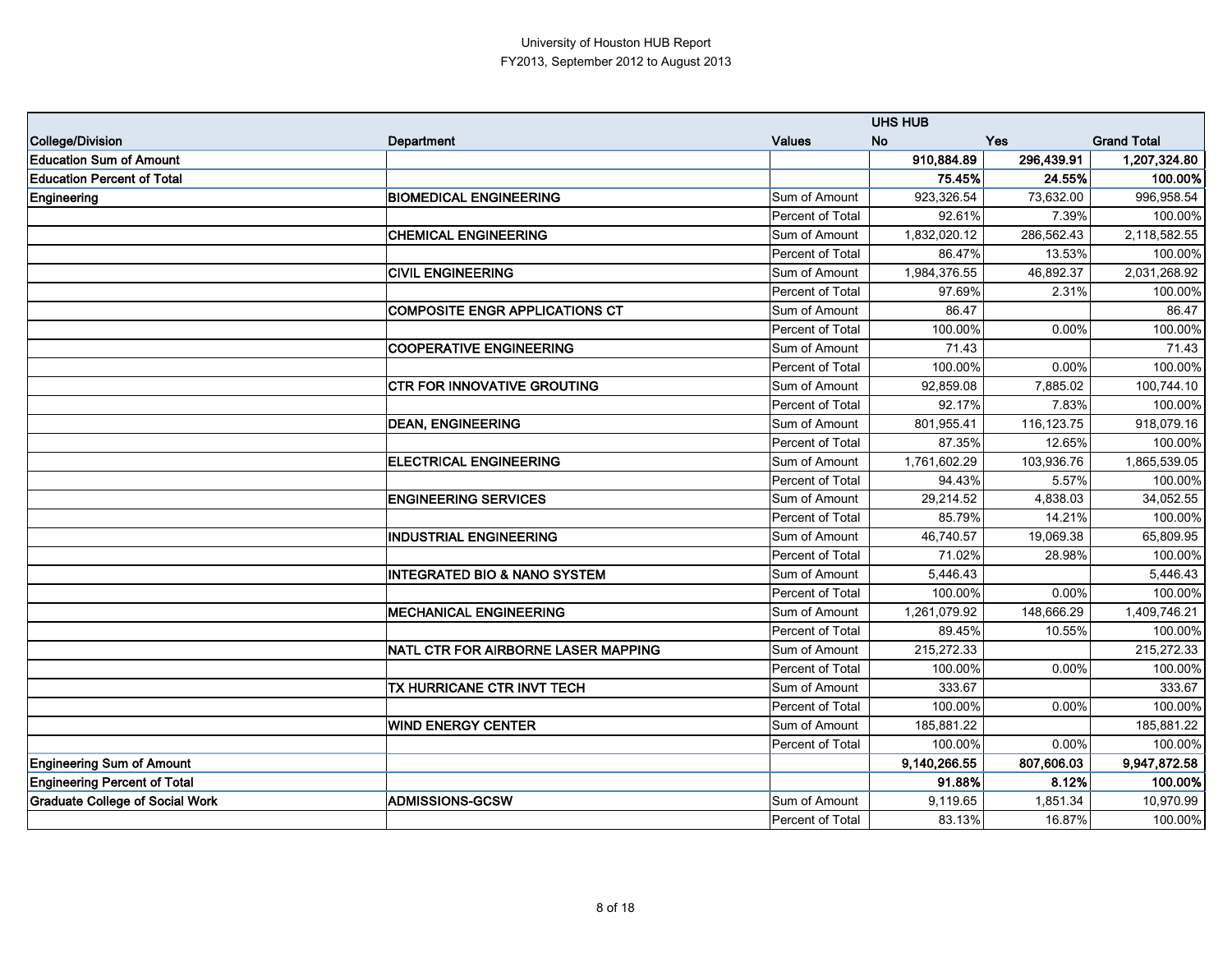|                                                         |                                                     |                  | <b>UHS HUB</b> |           |                    |
|---------------------------------------------------------|-----------------------------------------------------|------------------|----------------|-----------|--------------------|
| College/Division                                        | <b>Department</b>                                   | <b>Values</b>    | <b>No</b>      | Yes       | <b>Grand Total</b> |
| <b>Graduate College of Social Work</b>                  | <b>ALUMNI &amp; CAREER SERVICES</b>                 | Sum of Amount    | 2,595.03       | 8,049.97  | 10,645.00          |
|                                                         |                                                     | Percent of Total | 24.38%         | 75.62%    | 100.00%            |
|                                                         | <b>AMERICAN HUMANICS</b>                            | Sum of Amount    | 3,280.65       | 467.44    | 3,748.09           |
|                                                         |                                                     | Percent of Total | 87.53%         | 12.47%    | 100.00%            |
|                                                         | <b>CHILD &amp; FAMILY CENTER</b>                    | Sum of Amount    | 30,207.72      | 7,628.17  | 37,835.89          |
|                                                         |                                                     | Percent of Total | 79.84%         | 20.16%    | 100.00%            |
|                                                         | <b>CTR DRUG &amp; SOCIAL POLICY RESRC</b>           | Sum of Amount    | 30,891.01      | 953.51    | 31,844.52          |
|                                                         |                                                     | Percent of Total | 97.01%         | 2.99%     | 100.00%            |
|                                                         | <b>CTR FOR HEALTH EQUITY &amp; EVAL</b>             | Sum of Amount    | 140,599.04     | 302.64    | 140,901.68         |
|                                                         |                                                     | Percent of Total | 99.79%         | 0.21%     | 100.00%            |
|                                                         | <b>DEAN, SOCIAL WORK</b>                            | Sum of Amount    | 89,011.83      | 29,720.53 | 118,732.36         |
|                                                         |                                                     | Percent of Total | 74.97%         | 25.03%    | 100.00%            |
|                                                         | <b>DEVELOPMENT-GCSW</b>                             | Sum of Amount    | 485.68         | 135.91    | 621.59             |
|                                                         |                                                     | Percent of Total | 78.14%         | 21.86%    | 100.00%            |
|                                                         | <b>FIELD OFFICE</b>                                 | Sum of Amount    | 4,531.32       | 1,374.21  | 5,905.53           |
|                                                         |                                                     | Percent of Total | 76.73%         | 23.27%    | 100.00%            |
|                                                         | <b>GCSW INFORMATION TECHNOLOGY</b>                  | Sum of Amount    | 30,436.47      | 25,303.33 | 55,739.80          |
|                                                         |                                                     | Percent of Total | 54.60%         | 45.40%    | 100.00%            |
|                                                         | <b>GCSW STUDENT SERVICES</b>                        | Sum of Amount    |                | 267.48    | 267.48             |
|                                                         |                                                     | Percent of Total | 0.00%          | 100.00%   | 100.00%            |
|                                                         | <b>GULEN INSTITUTE</b>                              | Sum of Amount    | 1,413.88       |           | 1,413.88           |
|                                                         |                                                     | Percent of Total | 100.00%        | 0.00%     | 100.00%            |
|                                                         | <b>OFFICE FOR DRUG &amp; SOCIAL POLICY RESEARCH</b> | Sum of Amount    | 13,000.01      |           | 13,000.01          |
|                                                         |                                                     | Percent of Total | 100.00%        | 0.00%     | 100.00%            |
|                                                         | <b>OFFICE OF COMMUNITY PROJECTS</b>                 | Sum of Amount    | 1,203.96       | 693.00    | 1,896.96           |
|                                                         |                                                     | Percent of Total | 63.47%         | 36.53%    | 100.00%            |
|                                                         | <b>PHD PROGRAM</b>                                  | Sum of Amount    | 741.53         | 302.64    | 1,044.17           |
|                                                         |                                                     | Percent of Total | 71.02%         | 28.98%    | 100.00%            |
| <b>Graduate College of Social Work Sum of Amount</b>    |                                                     |                  | 357,517.78     | 77,050.17 | 434,567.95         |
| <b>Graduate College of Social Work Percent of Total</b> |                                                     |                  | 82.27%         | 17.73%    | 100.00%            |
| <b>Honors College</b>                                   | <b>DEAN, HONORS COLLEGE</b>                         | Sum of Amount    | 194,235.79     | 22,056.44 | 216,292.23         |
|                                                         |                                                     | Percent of Total | 89.80%         | 10.20%    | 100.00%            |
|                                                         | <b>HOUSTON TEACHERS INSTITUTE</b>                   | Sum of Amount    | 8,020.21       | 285.70    | 8,305.91           |
|                                                         |                                                     | Percent of Total | 96.56%         | 3.44%     | 100.00%            |
| Honors College Sum of Amount                            |                                                     |                  | 202,256.00     | 22,342.14 | 224,598.14         |
| Honors College Percent of Total                         |                                                     |                  | 90.05%         | 9.95%     | 100.00%            |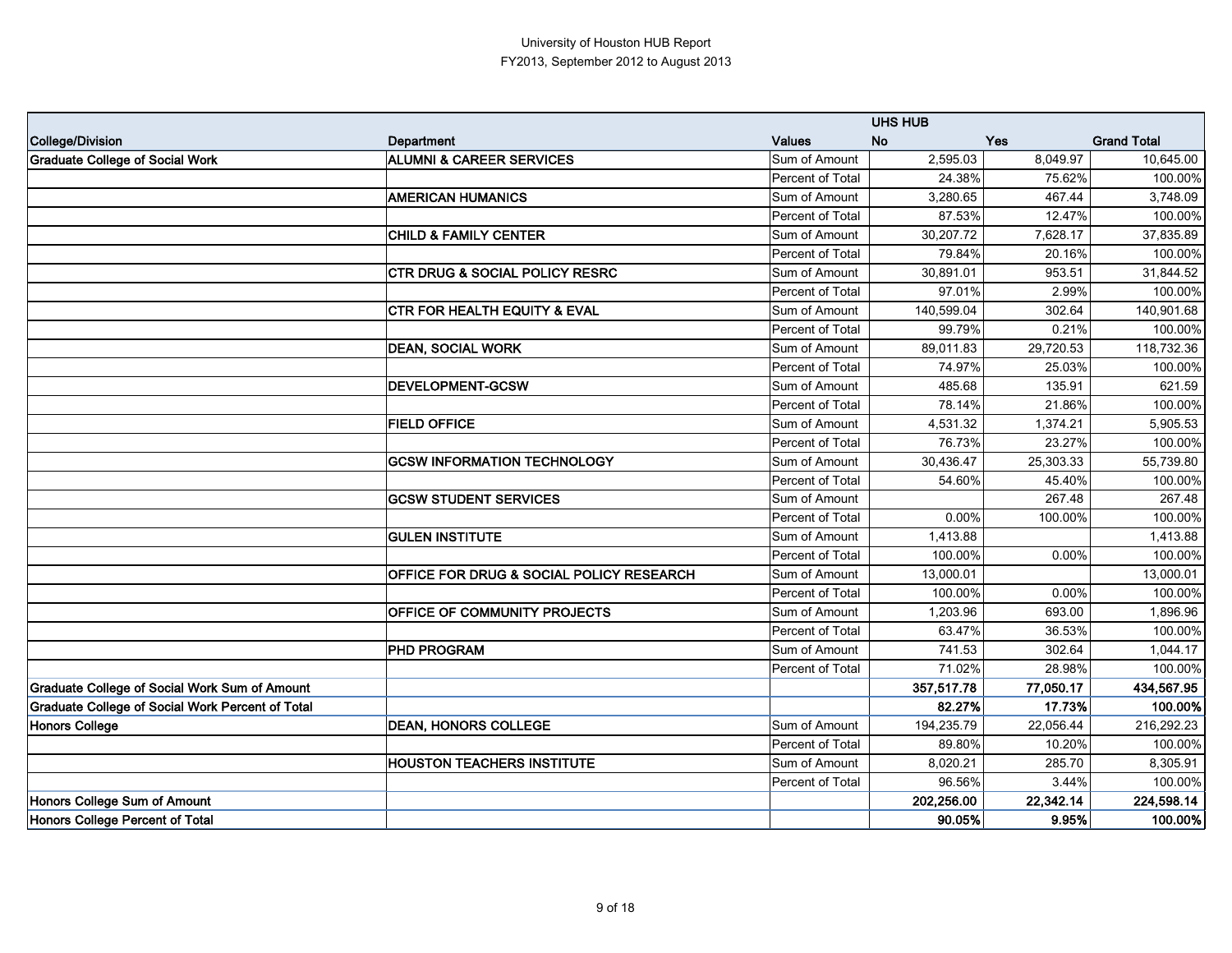|                                                  |                                                |                  | <b>UHS HUB</b> |            |                    |
|--------------------------------------------------|------------------------------------------------|------------------|----------------|------------|--------------------|
| College/Division                                 | <b>Department</b>                              | <b>Values</b>    | <b>No</b>      | <b>Yes</b> | <b>Grand Total</b> |
| <b>Hotel and Restaurant Management</b>           | <b>DEAN, HOTEL &amp; RESTAURANT MANAG</b>      | Sum of Amount    | 137,107.94     | 13,299.07  | 150,407.01         |
|                                                  |                                                | Percent of Total | 91.16%         | 8.84%      | 100.00%            |
|                                                  | HOTEL AND RESTAURANT MANAGEMENT                | Sum of Amount    | 2,697,275.16   | 437,221.78 | 3,134,496.94       |
|                                                  |                                                | Percent of Total | 86.05%         | 13.95%     | 100.00%            |
| Hotel and Restaurant Management Sum of Amount    |                                                |                  | 2,834,383.10   | 450,520.85 | 3,284,903.95       |
| Hotel and Restaurant Management Percent of Total |                                                |                  | 86.29%         | 13.71%     | 100.00%            |
| Law Center                                       | A A WHITE INSTITUTE                            | Sum of Amount    | 1,891.23       |            | 1,891.23           |
|                                                  |                                                | Percent of Total | 100.00%        | 0.00%      | 100.00%            |
|                                                  | <b>ASSOCIATE DEAN, LAW</b>                     | Sum of Amount    | 196.79         | 2,088.02   | 2,284.81           |
|                                                  |                                                | Percent of Total | 8.61%          | 91.39%     | 100.00%            |
|                                                  | <b>BLAKELEY INSTITUTE</b>                      | Sum of Amount    | 50,474.64      | 23,572.59  | 74,047.23          |
|                                                  |                                                | Percent of Total | 68.17%         | 31.83%     | 100.00%            |
|                                                  | <b>BUSINESS SERVICES, LAW</b>                  | Sum of Amount    | 220,540.15     | 70,393.03  | 290,933.18         |
|                                                  |                                                | Percent of Total | 75.80%         | 24.20%     | 100.00%            |
|                                                  | <b>CAREER SERVICES, LAW</b>                    | Sum of Amount    | 51,640.32      | 5,704.00   | 57,344.32          |
|                                                  |                                                | Percent of Total | 90.05%         | 9.95%      | 100.00%            |
|                                                  | <b>CHAIRS AND PROFESSORSHIPS, LAW</b>          | Sum of Amount    | 270.17         |            | 270.17             |
|                                                  |                                                | Percent of Total | 100.00%        | 0.00%      | 100.00%            |
|                                                  | <b>CHILDREN, LAW &amp; POLICY</b>              | Sum of Amount    | 2,831.75       | 2,576.84   | 5,408.59           |
|                                                  |                                                | Percent of Total | 52.36%         | 47.64%     | 100.00%            |
|                                                  | <b>DEAN, LAW</b>                               | Sum of Amount    | 60,100.60      | 39,824.12  | 99,924.72          |
|                                                  |                                                | Percent of Total | 60.15%         | 39.85%     | 100.00%            |
|                                                  | <b>ENERGY, ENVIRON &amp; NATURAL RESR</b>      | Sum of Amount    | 275.51         |            | 275.51             |
|                                                  |                                                | Percent of Total | 100.00%        | 0.00%      | 100.00%            |
|                                                  | <b>EXTERNAL AFFAIRS, LAW</b>                   | Sum of Amount    | 7,905.36       | 3,241.32   | 11,146.68          |
|                                                  |                                                | Percent of Total | 70.92%         | 29.08%     | 100.00%            |
|                                                  | <b>FACILITIES, LAW</b>                         | Sum of Amount    | 47,322.77      | 27,564.46  | 74,887.23          |
|                                                  |                                                | Percent of Total | 63.19%         | 36.81%     | 100.00%            |
|                                                  | <b>FACULTY SUPPORT LAW</b>                     | Sum of Amount    | 28,145.72      | 37,387.66  | 65,533.38          |
|                                                  |                                                | Percent of Total | 42.95%         | 57.05%     | 100.00%            |
|                                                  | <b>HEALTH LAW &amp; POLICY INSTITUTE</b>       | Sum of Amount    | 5,900.20       | 7,621.77   | 13,521.97          |
|                                                  |                                                | Percent of Total | 43.63%         | 56.37%     | 100.00%            |
|                                                  | <b>INST OF HIGHER EDU &amp; GOVERNANCE LAW</b> | Sum of Amount    | 1,157.26       | 406.47     | 1,563.73           |
|                                                  |                                                | Percent of Total | 74.01%         | 25.99%     | 100.00%            |
|                                                  | <b>LAW</b>                                     | Sum of Amount    | 31,038.40      | 5,949.70   | 36,988.10          |
|                                                  |                                                | Percent of Total | 83.91%         | 16.09%     | 100.00%            |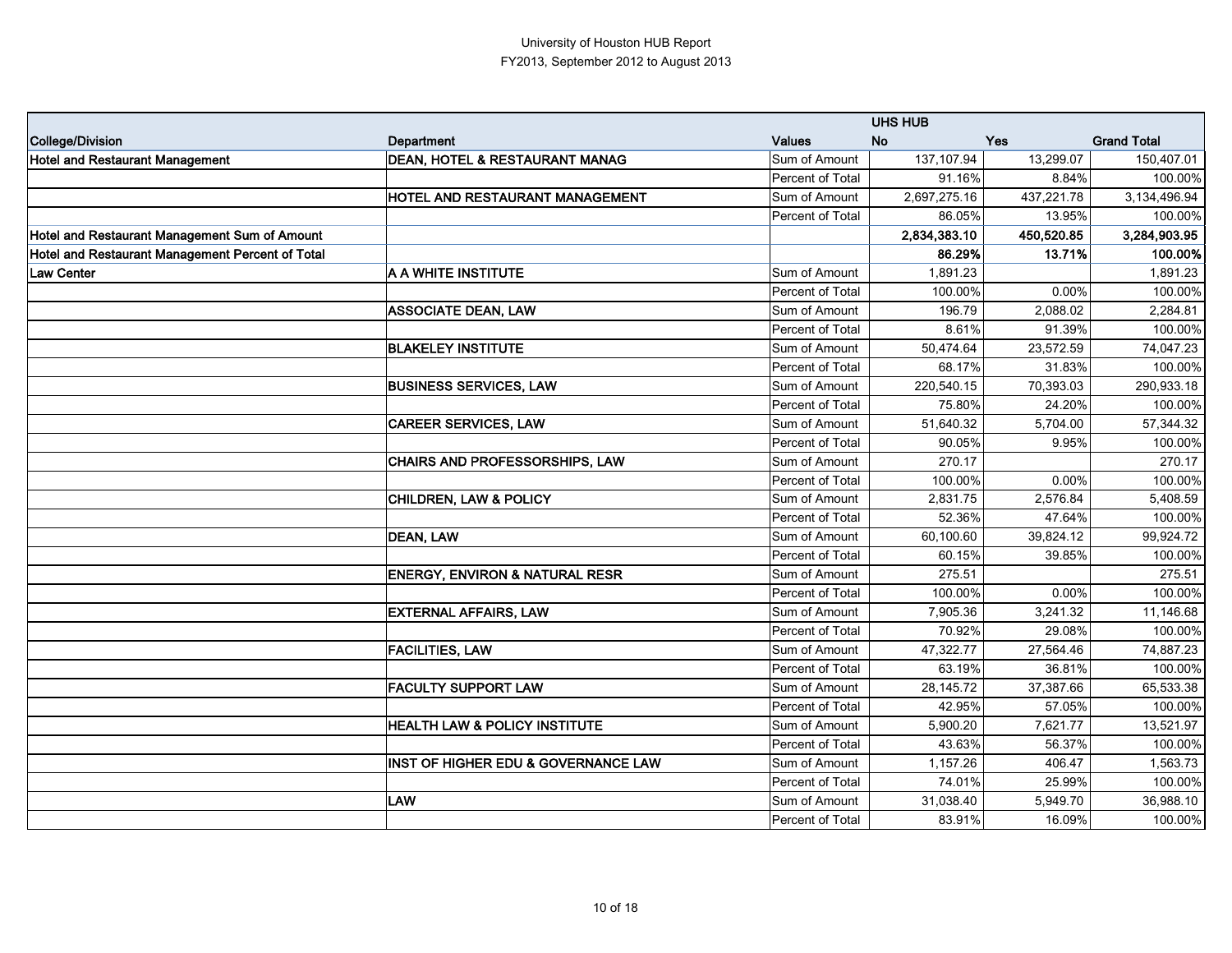|                                         |                                          |                  | <b>UHS HUB</b> |            |                    |
|-----------------------------------------|------------------------------------------|------------------|----------------|------------|--------------------|
| College/Division                        | <b>Department</b>                        | <b>Values</b>    | <b>No</b>      | Yes        | <b>Grand Total</b> |
|                                         | <b>LAW INFORMATION TECHNOLOGY</b>        | Sum of Amount    | 63,017.29      | 82,717.74  | 145,735.03         |
|                                         |                                          | Percent of Total | 43.24%         | 56.76%     | 100.00%            |
|                                         | <b>LAW LIBRARY</b>                       | Sum of Amount    | 361,267.03     | 7,183.90   | 368,450.93         |
|                                         |                                          | Percent of Total | 98.05%         | 1.95%      | 100.00%            |
|                                         | <b>LEGAL AID CLINIC, LAW</b>             | Sum of Amount    | 7,826.47       | 5,465.47   | 13,291.94          |
|                                         |                                          | Percent of Total | 58.88%         | 41.12%     | 100.00%            |
|                                         | <b>LEGAL RESEARCH &amp; WRITING, LAW</b> | Sum of Amount    | 7,109.13       | 2,686.55   | 9,795.68           |
|                                         |                                          | Percent of Total | 72.57%         | 27.43%     | 100.00%            |
|                                         | NORTH AMERICAN CONSORTIUM OF LEGAL EDU   | Sum of Amount    | 517.80         | 959.72     | 1,477.52           |
|                                         |                                          | Percent of Total | 35.05%         | 64.95%     | 100.00%            |
|                                         | PUBLIC RELS & MARKETING, LAW             | Sum of Amount    | 107,894.20     | 1,162.94   | 109,057.14         |
|                                         |                                          | Percent of Total | 98.93%         | 1.07%      | 100.00%            |
|                                         | STUDENT ORGANIZATION, LAW                | Sum of Amount    | 32,329.08      | 2,792.62   | 35,121.70          |
|                                         |                                          | Percent of Total | 92.05%         | 7.95%      | 100.00%            |
|                                         | STUDENT SERVICES, LAW                    | Sum of Amount    | 124,231.66     | 15,655.28  | 139,886.94         |
|                                         |                                          | Percent of Total | 88.81%         | 11.19%     | 100.00%            |
| Law Center Sum of Amount                |                                          |                  | 1,213,883.53   | 344,954.20 | 1,558,837.73       |
| <b>Law Center Percent of Total</b>      |                                          |                  | 77.87%         | 22.13%     | 100.00%            |
| <b>Liberal Arts and Social Sciences</b> | <b>AEROSPACE STUDIES</b>                 | Sum of Amount    | 5,423.23       | 12,749.52  | 18,172.75          |
|                                         |                                          | Percent of Total | 29.84%         | 70.16%     | 100.00%            |
|                                         | <b>AFRICAN-AMERICAN STUDIES</b>          | Sum of Amount    | 10,265.28      | 12,053.18  | 22,318.46          |
|                                         |                                          | Percent of Total | 45.99%         | 54.01%     | 100.00%            |
|                                         | <b>ART</b>                               | Sum of Amount    | 197,353.94     | 36,320.00  | 233,673.94         |
|                                         |                                          | Percent of Total | 84.46%         | 15.54%     | 100.00%            |
|                                         | <b>ARTE PUBLICO</b>                      | Sum of Amount    | 532,369.14     | 6,709.03   | 539,078.17         |
|                                         |                                          | Percent of Total | 98.76%         | 1.24%      | 100.00%            |
|                                         | <b>BAND</b>                              | Sum of Amount    | 257,356.96     | 8,179.13   | 265,536.09         |
|                                         |                                          | Percent of Total | 96.92%         | 3.08%      | 100.00%            |
|                                         | <b>BLAFFER GALLERY</b>                   | Sum of Amount    | 152,600.03     | 11,805.87  | 164,405.90         |
|                                         |                                          | Percent of Total | 92.82%         | 7.18%      | 100.00%            |
|                                         | <b>CENTER FOR PUBLIC HISTORY</b>         | Sum of Amount    | 25,535.24      | 7,057.02   | 32,592.26          |
|                                         |                                          | Percent of Total | 78.35%         | 21.65%     | 100.00%            |
|                                         | <b>CENTER FOR PUBLIC POLICY</b>          | Sum of Amount    | 254,721.23     | 7,119.57   | 261,840.80         |
|                                         |                                          | Percent of Total | 97.28%         | 2.72%      | 100.00%            |
|                                         | <b>COMMUNICATION</b>                     | Sum of Amount    | 236,300.86     | 89,567.67  | 325,868.53         |
|                                         |                                          | Percent of Total | 72.51%         | 27.49%     | 100.00%            |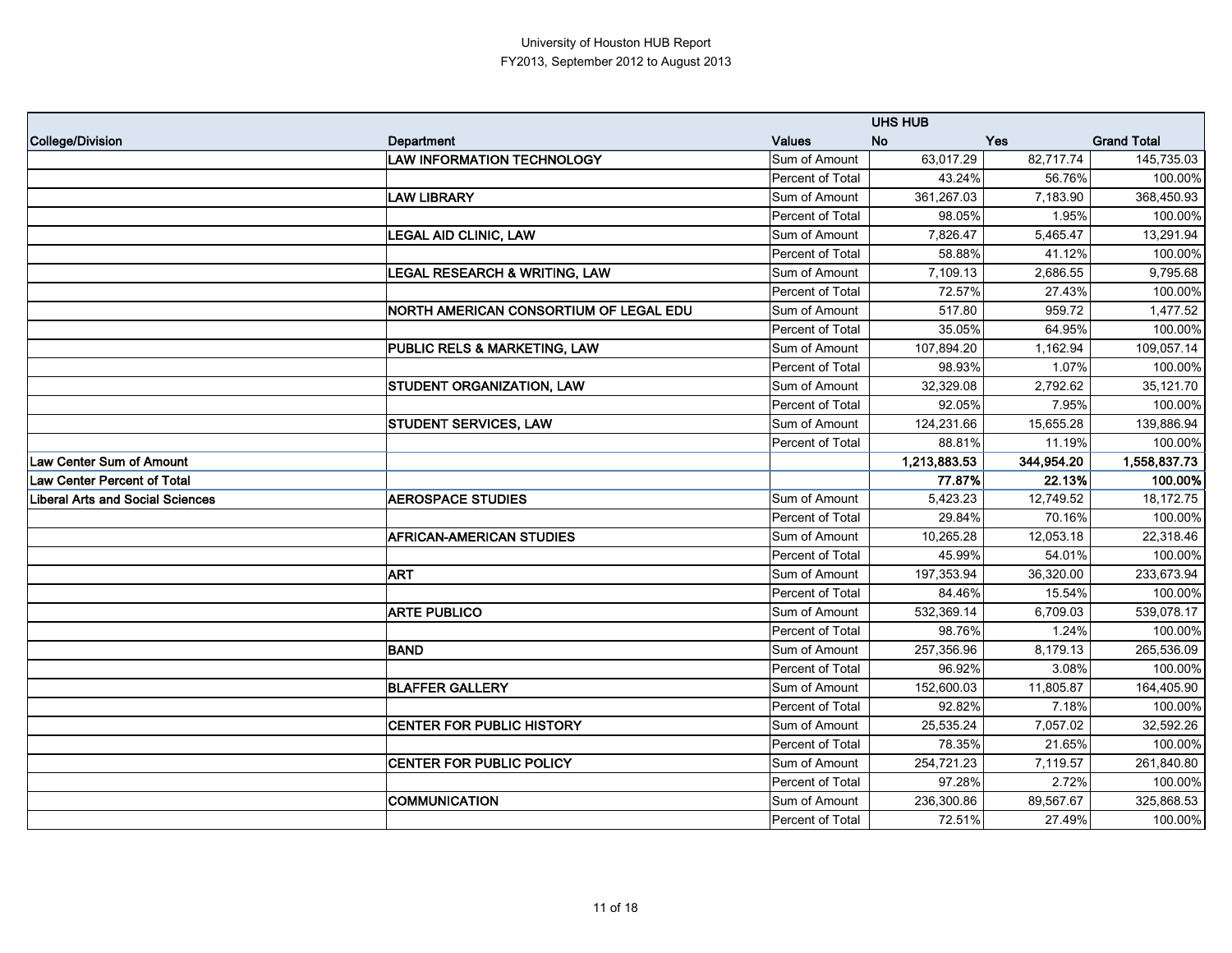|                  |                                       |                  | <b>UHS HUB</b> |           |                    |
|------------------|---------------------------------------|------------------|----------------|-----------|--------------------|
| College/Division | Department                            | <b>Values</b>    | <b>No</b>      | Yes       | <b>Grand Total</b> |
|                  | <b>COMMUNICATIONS DISORDERS</b>       | Sum of Amount    | 129,013.02     | 28,941.02 | 157,954.04         |
|                  |                                       | Percent of Total | 81.68%         | 18.32%    | 100.00%            |
|                  | <b>COMPARATIVE CULTURAL STUDIES</b>   | Sum of Amount    | 23,632.28      | 10,128.56 | 33,760.84          |
|                  |                                       | Percent of Total | 70.00%         | 30.00%    | 100.00%            |
|                  | <b>CTR NEURO AND BIOMECH RESEARCH</b> | Sum of Amount    | 52,895.23      | 1,511.39  | 54,406.62          |
|                  |                                       | Percent of Total | 97.22%         | 2.78%     | 100.00%            |
|                  | <b>CWMCA CENTER FOR THE ARTS</b>      | Sum of Amount    | 98,173.12      | 7,490.55  | 105,663.67         |
|                  |                                       | Percent of Total | 92.91%         | 7.09%     | 100.00%            |
|                  | DEAN, LIBERAL ARTS & SOC SCI          | Sum of Amount    | 186,953.16     | 81,805.19 | 268,758.35         |
|                  |                                       | Percent of Total | 69.56%         | 30.44%    | 100.00%            |
|                  | <b>ECONOMICS</b>                      | Sum of Amount    | 57,007.04      | 26,825.61 | 83,832.65          |
|                  |                                       | Percent of Total | 68.00%         | 32.00%    | 100.00%            |
|                  | <b>ENGLISH</b>                        | Sum of Amount    | 183,002.48     | 91,524.00 | 274,526.48         |
|                  |                                       | Percent of Total | 66.66%         | 33.34%    | 100.00%            |
|                  | HEALTH AND HUMAN PERFORMANCE          | Sum of Amount    | 307,699.57     | 30,188.07 | 337,887.64         |
|                  |                                       | Percent of Total | 91.07%         | 8.93%     | 100.00%            |
|                  | <b>HISPANIC STUDIES</b>               | Sum of Amount    | 57,027.71      | 66,348.02 | 123,375.73         |
|                  |                                       | Percent of Total | 46.22%         | 53.78%    | 100.00%            |
|                  | <b>HISTORY</b>                        | Sum of Amount    | 48,354.97      | 17,127.12 | 65,482.09          |
|                  |                                       | Percent of Total | 73.84%         | 26.16%    | 100.00%            |
|                  | <b>MEXICAN-AMERICAN STUDIES</b>       | Sum of Amount    | 47,919.03      | 10,512.77 | 58,431.80          |
|                  |                                       | Percent of Total | 82.01%         | 17.99%    | 100.00%            |
|                  | <b>MILITARY SCIENCE</b>               | Sum of Amount    | 16,431.33      |           | 16,431.33          |
|                  |                                       | Percent of Total | 100.00%        | 0.00%     | 100.00%            |
|                  | MODERN AND CLASSICAL LANGUAGES        | Sum of Amount    | 35,366.13      | 10,143.63 | 45,509.76          |
|                  |                                       | Percent of Total | 77.71%         | 22.29%    | 100.00%            |
|                  | <b>MUSIC</b>                          | Sum of Amount    | 324,803.78     | 32,258.35 | 357,062.13         |
|                  |                                       | Percent of Total | 90.97%         | 9.03%     | 100.00%            |
|                  | <b>PHILOSOPHY</b>                     | Sum of Amount    | 9,547.08       | 784.76    | 10,331.84          |
|                  |                                       | Percent of Total | 92.40%         | 7.60%     | 100.00%            |
|                  | <b>POLITICAL SCIENCE</b>              | Sum of Amount    | 29,604.81      | 35,531.78 | 65,136.59          |
|                  |                                       | Percent of Total | 45.45%         | 54.55%    | 100.00%            |
|                  | <b>PSYCHOLOGY</b>                     | Sum of Amount    | 334,681.00     | 68,842.87 | 403,523.87         |
|                  |                                       | Percent of Total | 82.94%         | 17.06%    | 100.00%            |
|                  | PUBLIC ADMINISTRATION PROGRAM         | Sum of Amount    | 5,024.76       | 1,157.00  | 6,181.76           |
|                  |                                       | Percent of Total | 81.28%         | 18.72%    | 100.00%            |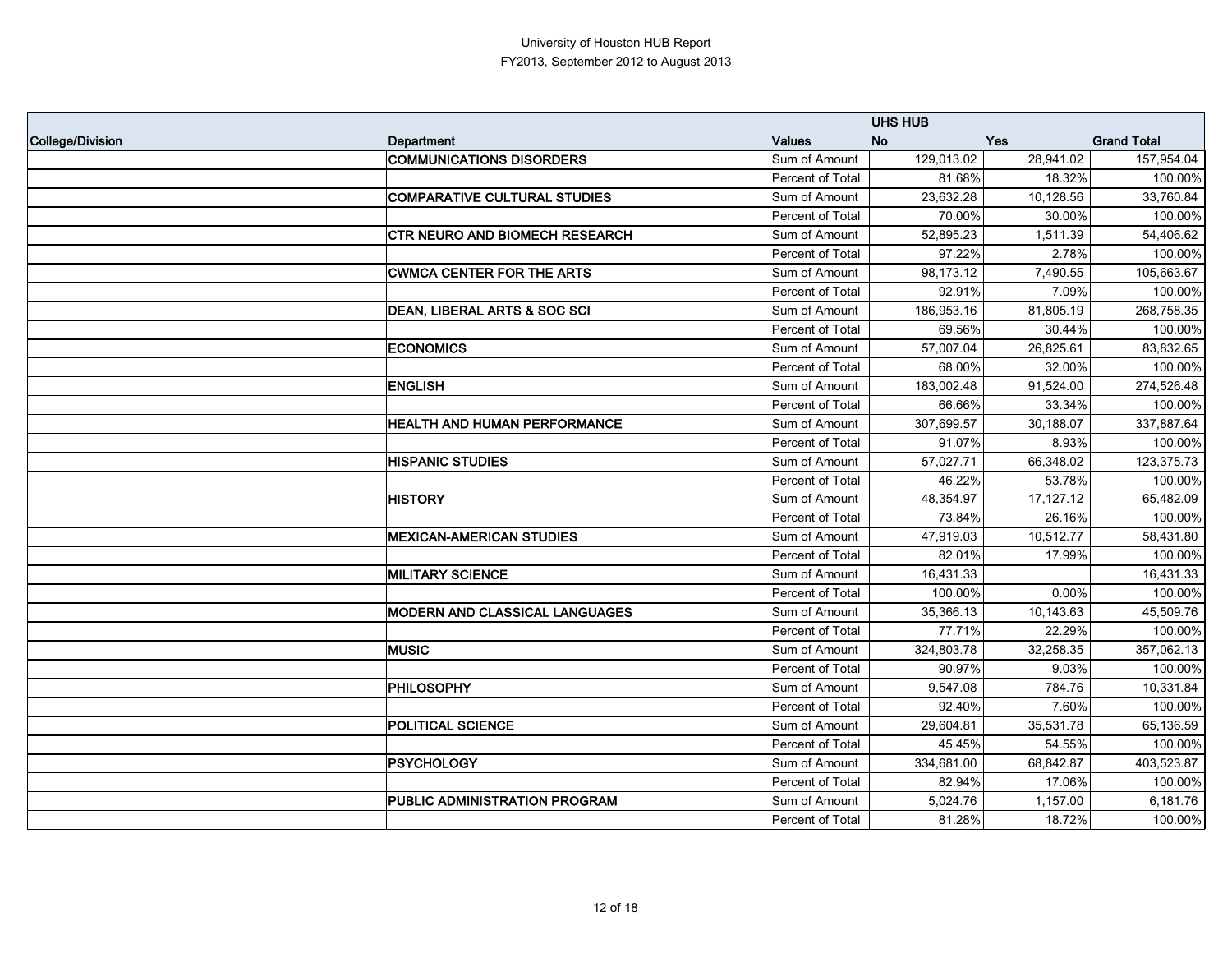|                                                       |                                                  | <b>UHS HUB</b>          |              |              |                    |
|-------------------------------------------------------|--------------------------------------------------|-------------------------|--------------|--------------|--------------------|
| College/Division                                      | <b>Department</b>                                | <b>Values</b>           | <b>No</b>    | Yes          | <b>Grand Total</b> |
| <b>Liberal Arts and Social Sciences</b>               | <b>SOCIOLOGY</b>                                 | Sum of Amount           | 10,160.32    | 19,525.34    | 29,685.66          |
|                                                       |                                                  | Percent of Total        | 34.23%       | 65.77%       | 100.00%            |
|                                                       | <b>THEATER</b>                                   | Sum of Amount           | 371,827.06   | 16,583.23    | 388,410.29         |
|                                                       |                                                  | Percent of Total        | 95.73%       | 4.27%        | 100.00%            |
|                                                       | <b>WOMEN'S STUDIES PROGRAM</b>                   | Sum of Amount           | 36,500.28    | 1,185.31     | 37,685.59          |
|                                                       |                                                  | Percent of Total        | 96.85%       | 3.15%        | 100.00%            |
| <b>Liberal Arts and Social Sciences Sum of Amount</b> |                                                  |                         | 4,037,550.07 | 749,975.56   | 4,787,525.63       |
| Liberal Arts and Social Sciences Percent of Total     |                                                  |                         | 84.33%       | 15.67%       | 100.00%            |
| Library                                               | <b>UNIVERSITY LIBRARIES</b>                      | Sum of Amount           | 9,033,097.85 | 1,080,482.89 | 10,113,580.74      |
|                                                       |                                                  | Percent of Total        | 89.32%       | 10.68%       | 100.00%            |
| <b>Library Sum of Amount</b>                          |                                                  |                         | 9,033,097.85 | 1,080,482.89 | 10,113,580.74      |
| <b>Library Percent of Total</b>                       |                                                  |                         | 89.32%       | 10.68%       | 100.00%            |
| <b>Natural Science and Mathematics</b>                | <b>BIOLOGY &amp; BIOCHEMISTRY</b>                | Sum of Amount           | 2,446,768.52 | 85,676.59    | 2,532,445.11       |
|                                                       |                                                  | Percent of Total        | 96.62%       | 3.38%        | 100.00%            |
|                                                       | <b>CHEMISTRY</b>                                 | Sum of Amount           | 2,089,171.24 | 103,859.32   | 2,193,030.56       |
|                                                       |                                                  | Percent of Total        | 95.26%       | 4.74%        | 100.00%            |
|                                                       | <b>COMPUTER SCIENCE</b>                          | Sum of Amount           | 224,986.74   | 54,273.66    | 279,260.40         |
|                                                       |                                                  | Percent of Total        | 80.57%       | 19.43%       | 100.00%            |
|                                                       | <b>CTR FOR APPLIED GEOSC &amp; ENERGY (CAGE)</b> | Sum of Amount           | 8,499.30     |              | 8,499.30           |
|                                                       |                                                  | Percent of Total        | 100.00%      | 0.00%        | 100.00%            |
|                                                       | CTR FOR NUCLEAR RECEPTORS & CELL SIGNALING       | Sum of Amount           | 1,237,720.88 | 28,034.66    | 1,265,755.54       |
|                                                       |                                                  | Percent of Total        | 97.79%       | 2.21%        | 100.00%            |
|                                                       | <b>DEAN, NATURAL SCIENCE &amp; MATHE</b>         | Sum of Amount           | 500,326.57   | 180,086.70   | 680,413.27         |
|                                                       |                                                  | Percent of Total        | 73.53%       | 26.47%       | 100.00%            |
|                                                       | <b>EARTH AND ATMOSPHERIC SCIENCES</b>            | Sum of Amount           | 1,340,730.38 | 205,069.53   | 1,545,799.91       |
|                                                       |                                                  | <b>Percent of Total</b> | 86.73%       | 13.27%       | 100.00%            |
|                                                       | INST FOR CLIMATE/ATMOSPHERIC SCIENCE (CAS)       | Sum of Amount           | 99,540.73    | 3,858.63     | 103,399.36         |
|                                                       |                                                  | Percent of Total        | 96.27%       | 3.73%        | 100.00%            |
|                                                       | <b>INSTITUTE FOR MOLECULAR DESIGN</b>            | Sum of Amount           | 46,959.06    |              | 46,959.06          |
|                                                       |                                                  | Percent of Total        | 100.00%      | 0.00%        | 100.00%            |
|                                                       | <b>INSTITUTE FOR NANOENERGY</b>                  | Sum of Amount           | 5,455.91     | 106.31       | 5,562.22           |
|                                                       |                                                  | Percent of Total        | 98.09%       | 1.91%        | 100.00%            |
|                                                       | <b>MATHEMATICS</b>                               | Sum of Amount           | 377,291.10   | 69,095.12    | 446,386.22         |
|                                                       |                                                  | Percent of Total        | 84.52%       | 15.48%       | 100.00%            |
|                                                       | <b>PHYSICS</b>                                   | Sum of Amount           | 1,178,237.09 | 77,059.54    | 1,255,296.63       |
|                                                       |                                                  | Percent of Total        | 93.86%       | 6.14%        | 100.00%            |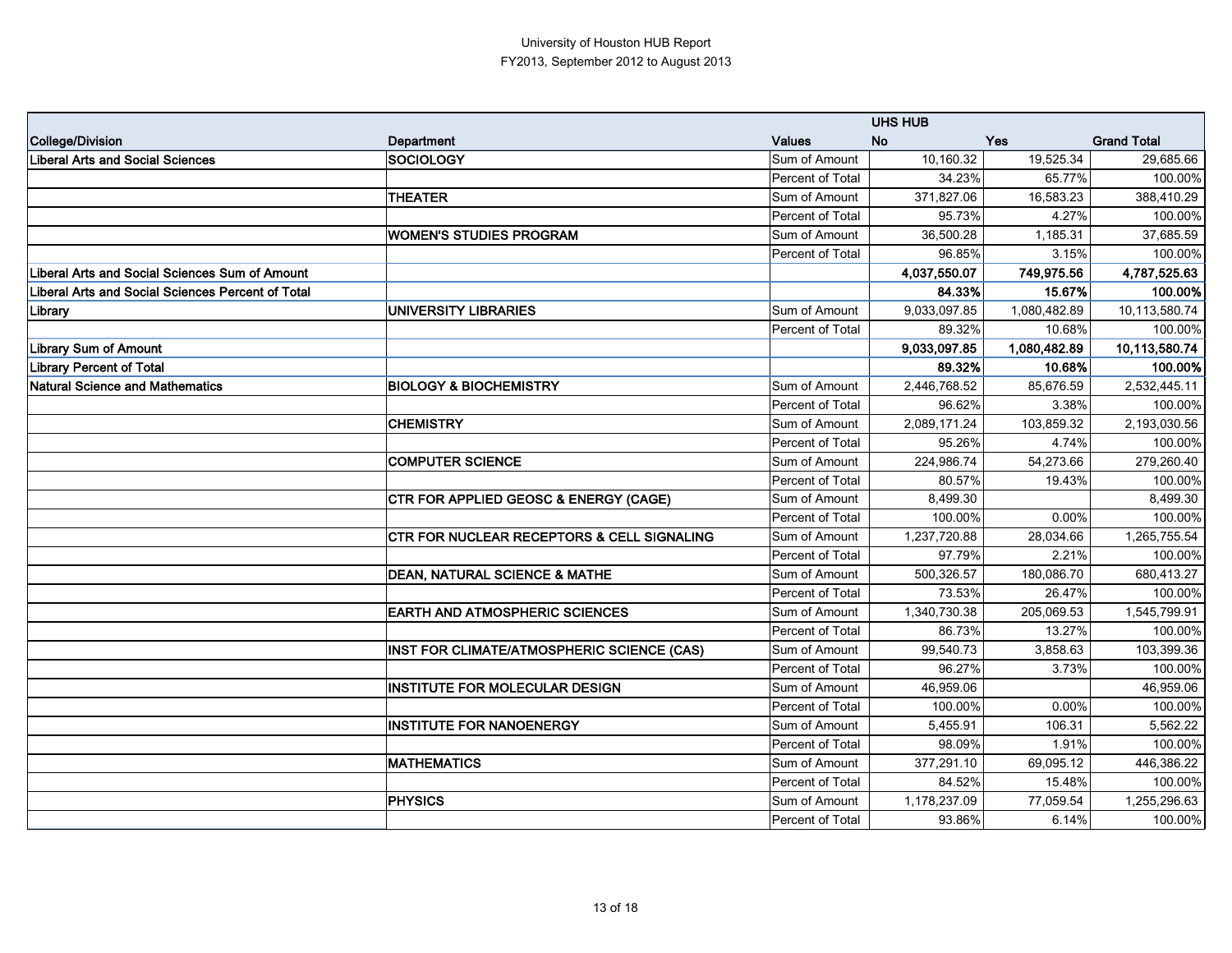|                                                  |                                           |                         | <b>UHS HUB</b> |              |                    |
|--------------------------------------------------|-------------------------------------------|-------------------------|----------------|--------------|--------------------|
| College/Division                                 | <b>Department</b>                         | <b>Values</b>           | <b>No</b>      | Yes          | <b>Grand Total</b> |
| Natural Science and Mathematics Sum of Amount    |                                           |                         | 9,555,687.52   | 807,120.06   | 10,362,807.58      |
| Natural Science and Mathematics Percent of Total |                                           |                         | 92.21%         | 7.79%        | 100.00%            |
| Optometry                                        | <b>DEAN, OPTOMETRY</b>                    | Sum of Amount           | 522,933.33     | 153,459.30   | 676,392.63         |
|                                                  |                                           | Percent of Total        | 77.31%         | 22.69%       | 100.00%            |
|                                                  | <b>OPT VISION SCIENCES</b>                | Sum of Amount           | 1,230,494.67   | 47,428.11    | 1,277,922.78       |
|                                                  |                                           | Percent of Total        | 96.29%         | 3.71%        | 100.00%            |
|                                                  | <b>OPTOMETRY CLINIC</b>                   | Sum of Amount           | 1,660,354.79   | 824,515.44   | 2,484,870.23       |
|                                                  |                                           | <b>Percent of Total</b> | 66.82%         | 33.18%       | 100.00%            |
| <b>Optometry Sum of Amount</b>                   |                                           |                         | 3,413,782.79   | 1,025,402.85 | 4,439,185.64       |
| <b>Optometry Percent of Total</b>                |                                           |                         | 76.90%         | 23.10%       | 100.00%            |
| Pharmacy                                         | <b>CLINICAL PHARMACY &amp; ADMINISTRA</b> | Sum of Amount           | 340,384.11     | 20,788.17    | 361,172.28         |
|                                                  |                                           | Percent of Total        | 94.24%         | 5.76%        | 100.00%            |
|                                                  | <b>DEAN, PHARMACY</b>                     | Sum of Amount           | 574,007.90     | 74,170.57    | 648,178.47         |
|                                                  |                                           | Percent of Total        | 88.56%         | 11.44%       | 100.00%            |
|                                                  | <b>INSTITUTE FOR DRUG EDUCATION</b>       | Sum of Amount           | 3,261.72       |              | 3,261.72           |
|                                                  |                                           | Percent of Total        | 100.00%        | 0.00%        | 100.00%            |
|                                                  | <b>INSTITUTE OF COMMUNITY HEALTH</b>      | Sum of Amount           | 260.98         |              | 260.98             |
|                                                  |                                           | Percent of Total        | 100.00%        | 0.00%        | 100.00%            |
|                                                  | PHARMACOLOGICAL & PHARMACEUTIC            | Sum of Amount           | 579,672.69     | 17,506.55    | 597,179.24         |
|                                                  |                                           | Percent of Total        | 97.07%         | 2.93%        | 100.00%            |
|                                                  | <b>STUDENT SERVICES PHARMACY</b>          | Sum of Amount           | 2,431.89       | 26.00        | 2,457.89           |
|                                                  |                                           | Percent of Total        | 98.94%         | 1.06%        | 100.00%            |
| Pharmacy Sum of Amount                           |                                           |                         | 1,500,019.29   | 112,491.29   | 1,612,510.58       |
| Pharmacy Percent of Total                        |                                           |                         | 93.02%         | 6.98%        | 100.00%            |
| Research                                         | <b>ANIMAL CARE OPERATIONS</b>             | Sum of Amount           | 310,732.71     | 15,592.41    | 326,325.12         |
|                                                  |                                           | <b>Percent of Total</b> | 95.22%         | 4.78%        | 100.00%            |
|                                                  | <b>BIOLOGY OF BEHAVIOR INSTITUTE</b>      | Sum of Amount           | 945.00         | 63.75        | 1,008.75           |
|                                                  |                                           | Percent of Total        | 93.68%         | 6.32%        | 100.00%            |
|                                                  | CENTER FOR ADVANCED COMPUTING & DATA SYS  | Sum of Amount           | 344,857.30     | 38,131.24    | 382,988.54         |
|                                                  |                                           | Percent of Total        | 90.04%         | 9.96%        | 100.00%            |
|                                                  | <b>CENTER FOR ADVANCED MATERIALS</b>      | Sum of Amount           | 90,548.78      | 3,518.55     | 94,067.33          |
|                                                  |                                           | Percent of Total        | 96.26%         | 3.74%        | 100.00%            |
|                                                  | <b>CTR FOR BIOMED/ENVIRON GENOMIC</b>     | Sum of Amount           | 51,567.75      | 1,002.47     | 52,570.22          |
|                                                  |                                           | Percent of Total        | 98.09%         | 1.91%        | 100.00%            |
|                                                  | <b>GRANTS AND CONTRACTS</b>               | Sum of Amount           | 4,099.82       | 814.96       | 4,914.78           |
|                                                  |                                           | Percent of Total        | 83.42%         | 16.58%       | 100.00%            |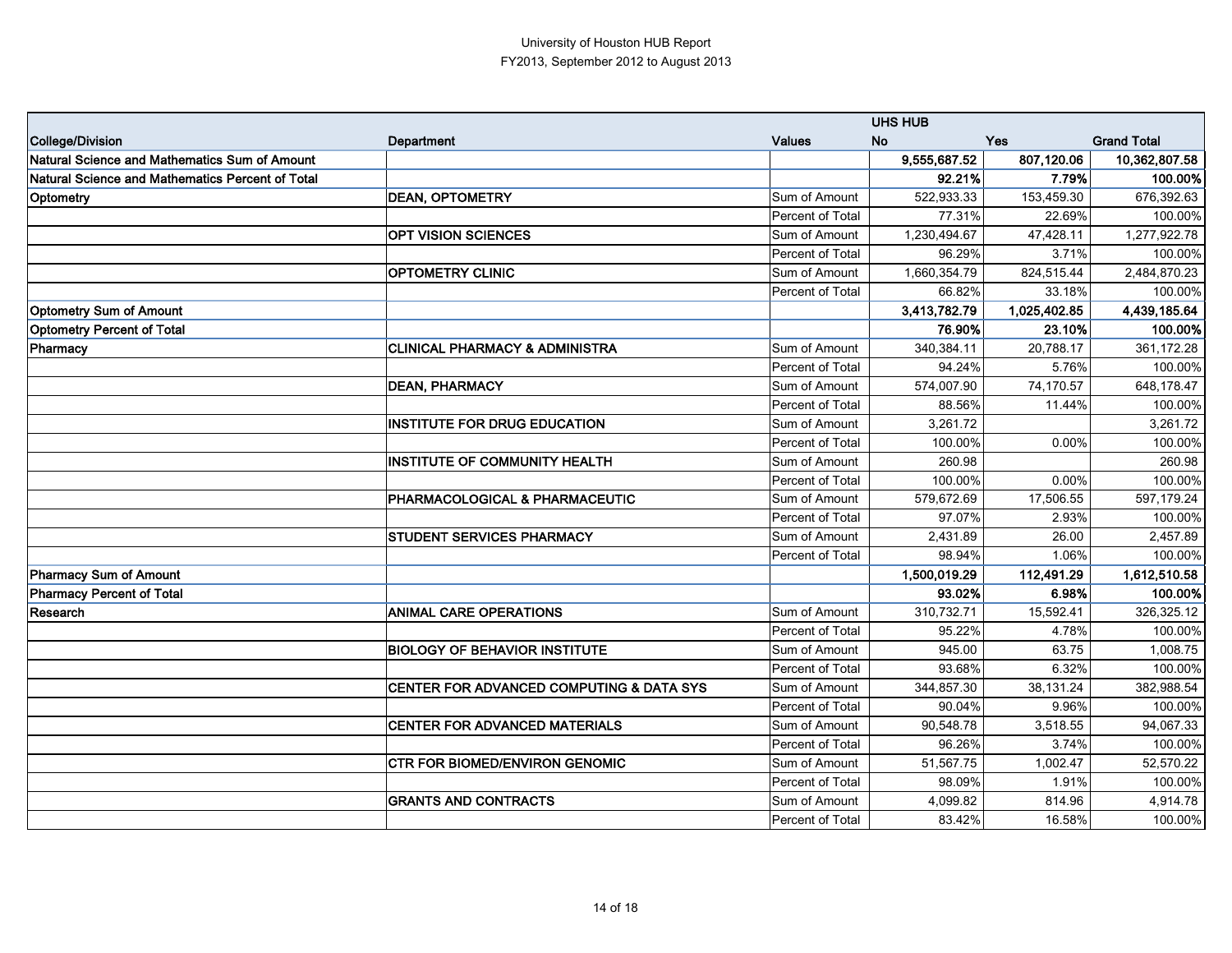|                                  |                                                |                  | <b>UHS HUB</b> |            |                    |
|----------------------------------|------------------------------------------------|------------------|----------------|------------|--------------------|
| College/Division                 | <b>Department</b>                              | <b>Values</b>    | <b>No</b>      | <b>Yes</b> | <b>Grand Total</b> |
|                                  | <b>HOUSTON COASTAL CENTER</b>                  | Sum of Amount    | 6,994.54       |            | 6,994.54           |
|                                  |                                                | Percent of Total | 100.00%        | 0.00%      | 100.00%            |
|                                  | OFFICE OF TECHNOLOGY MANAGEMENT                | Sum of Amount    | 7,365.65       | 7,396.37   | 14,762.02          |
|                                  |                                                | Percent of Total | 49.90%         | 50.10%     | 100.00%            |
|                                  | <b>RESEARCH</b>                                | Sum of Amount    | 272,862.34     | 48,108.15  | 320,970.49         |
|                                  |                                                | Percent of Total | 85.01%         | 14.99%     | 100.00%            |
|                                  | <b>RESEARCH FINANCIAL SERVICES</b>             | Sum of Amount    | 82,269.51      |            | 82,269.51          |
|                                  |                                                | Percent of Total | 100.00%        | 0.00%      | 100.00%            |
|                                  | <b>RESEARCH INFORMATION CENTER</b>             | Sum of Amount    | 331, 181. 73   | 4,721.20   | 335,902.93         |
|                                  |                                                | Percent of Total | 98.59%         | 1.41%      | 100.00%            |
|                                  | <b>RESEARCH POLICIES/COMPLIANCE/COMMITTEES</b> | Sum of Amount    | 7,371.65       | 1,186.07   | 8,557.72           |
|                                  |                                                | Percent of Total | 86.14%         | 13.86%     | 100.00%            |
|                                  | <b>TIMES</b>                                   | Sum of Amount    | 386,171.82     | 103,010.92 | 489,182.74         |
|                                  |                                                | Percent of Total | 78.94%         | 21.06%     | 100.00%            |
|                                  | TX CTR SUPERCONDUCTIVITY AT UH                 | Sum of Amount    | 1,307,518.31   | 78,896.19  | 1,386,414.50       |
|                                  |                                                | Percent of Total | 94.31%         | 5.69%      | 100.00%            |
|                                  | TX OBESITY RESEARCH CENTER                     | Sum of Amount    | 222,317.89     | 61,753.60  | 284,071.49         |
|                                  |                                                | Percent of Total | 78.26%         | 21.74%     | 100.00%            |
| <b>Research Sum of Amount</b>    |                                                |                  | 3,426,804.80   | 364,195.88 | 3,791,000.68       |
| <b>Research Percent of Total</b> |                                                |                  | 90.39%         | 9.61%      | 100.00%            |
| <b>Student Affairs</b>           | <b>ADMISSIONS</b>                              | Sum of Amount    | 313,994.18     | 22,431.65  | 336,425.83         |
|                                  |                                                | Percent of Total | 93.33%         | 6.67%      | 100.00%            |
|                                  | <b>CAMPUS RECREATION</b>                       | Sum of Amount    | 328,578.22     | 113,141.71 | 441,719.93         |
|                                  |                                                | Percent of Total | 74.39%         | 25.61%     | 100.00%            |
|                                  | CENTER FOR STUDENT INVOLVEMENT                 | Sum of Amount    | 479,498.56     | 14,265.94  | 493,764.50         |
|                                  |                                                | Percent of Total | 97.11%         | 2.89%      | 100.00%            |
|                                  | <b>CENTER FOR STUDENT MEDIA</b>                | Sum of Amount    | 142,614.06     | 1,541.25   | 144, 155. 31       |
|                                  |                                                | Percent of Total | 98.93%         | 1.07%      | 100.00%            |
|                                  | <b>CENTER FOR STUDENTS W/DISABILITIES</b>      | Sum of Amount    | 514,705.51     | 12,368.05  | 527,073.56         |
|                                  |                                                | Percent of Total | 97.65%         | 2.35%      | 100.00%            |
|                                  | <b>CHILDREN'S LEARNING CENTER</b>              | Sum of Amount    | 85,474.73      | 16,949.79  | 102,424.52         |
|                                  |                                                | Percent of Total | 83.45%         | 16.55%     | 100.00%            |
|                                  | <b>COUNSELING AND PSYCH SVCS</b>               | Sum of Amount    | 47,291.46      | 9,468.81   | 56,760.27          |
|                                  |                                                | Percent of Total | 83.32%         | 16.68%     | 100.00%            |
|                                  | <b>CTR FOR LEADERSHIP &amp; FSL</b>            | Sum of Amount    | 6,773.78       | 913.74     | 7,687.52           |
|                                  |                                                | Percent of Total | 88.11%         | 11.89%     | 100.00%            |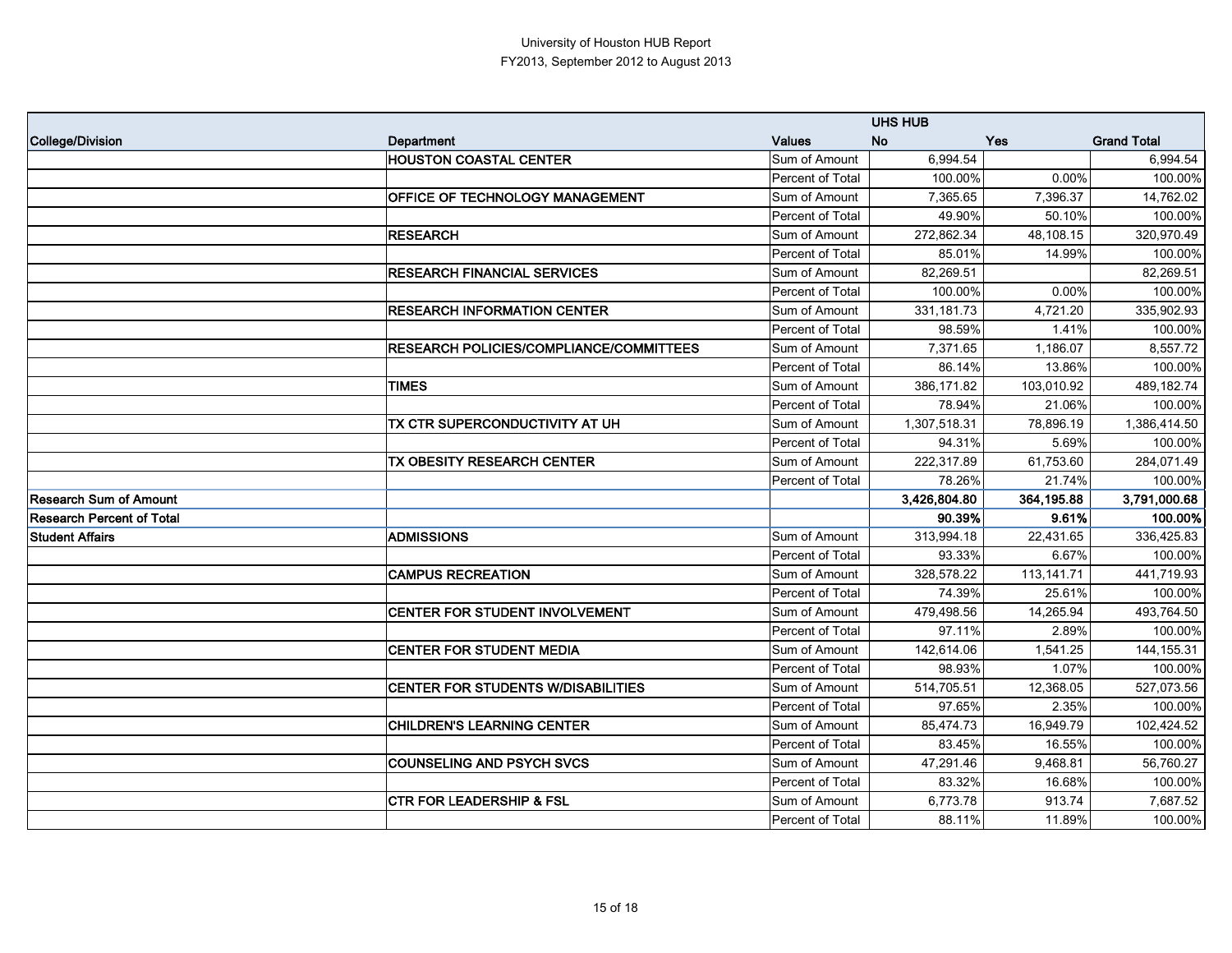|                  |                                          |                  | <b>UHS HUB</b> |            |                    |
|------------------|------------------------------------------|------------------|----------------|------------|--------------------|
| College/Division | Department                               | <b>Values</b>    | <b>No</b>      | <b>Yes</b> | <b>Grand Total</b> |
|                  | <b>DEAN OF STUDENTS</b>                  | Sum of Amount    | 82,458.01      | 14,216.35  | 96,674.36          |
|                  |                                          | Percent of Total | 85.29%         | 14.71%     | 100.00%            |
|                  | <b>ENROLLMENT MANAGEMENT SERVICES</b>    | Sum of Amount    | 239,776.37     | 48,535.21  | 288,311.58         |
|                  |                                          | Percent of Total | 83.17%         | 16.83%     | 100.00%            |
|                  | <b>ENROLLMENT MGMT PROD SUPPORT</b>      | Sum of Amount    | 239,580.19     | 27,395.82  | 266,976.01         |
|                  |                                          | Percent of Total | 89.74%         | 10.26%     | 100.00%            |
|                  | <b>FORENSICS PROGRAM</b>                 | Sum of Amount    | 6,110.91       | 114.02     | 6,224.93           |
|                  |                                          | Percent of Total | 98.17%         | 1.83%      | 100.00%            |
|                  | <b>LGBT RESOURCE CENTER</b>              | Sum of Amount    | 1,558.66       | 565.67     | 2,124.33           |
|                  |                                          | Percent of Total | 73.37%         | 26.63%     | 100.00%            |
|                  | <b>REGISTRATION AND ACADEMIC RECO</b>    | Sum of Amount    | 156,226.18     | 9,457.30   | 165,683.48         |
|                  |                                          | Percent of Total | 94.29%         | 5.71%      | 100.00%            |
|                  | <b>RELIGION CENTER</b>                   | Sum of Amount    | 14,365.23      | 2,918.77   | 17,284.00          |
|                  |                                          | Percent of Total | 83.11%         | 16.89%     | 100.00%            |
|                  | <b>SCHOLARSHIPS AND FINANCIAL AID</b>    | Sum of Amount    | 125,295.53     | 83,455.78  | 208,751.31         |
|                  |                                          | Percent of Total | 60.02%         | 39.98%     | 100.00%            |
|                  | <b>STU COMMUNICATION &amp; MARKETING</b> | Sum of Amount    | 26,750.41      | 31,314.74  | 58,065.15          |
|                  |                                          | Percent of Total | 46.07%         | 53.93%     | 100.00%            |
|                  | <b>STUDENT AFFAIRS</b>                   | Sum of Amount    | 103,603.97     | 23,105.22  | 126,709.19         |
|                  |                                          | Percent of Total | 81.77%         | 18.23%     | 100.00%            |
|                  | <b>STUDENT HEALTH CENTER</b>             | Sum of Amount    | 337,022.84     | 178,707.32 | 515,730.16         |
|                  |                                          | Percent of Total | 65.35%         | 34.65%     | 100.00%            |
|                  | STUDENT HOUSING - RESIDENTIAL            | Sum of Amount    | 1,067,342.33   | 40,784.83  | 1,108,127.16       |
|                  |                                          | Percent of Total | 96.32%         | 3.68%      | 100.00%            |
|                  | <b>STUDENT PHARMACY</b>                  | Sum of Amount    | 722.42         | 3,432.00   | 4,154.42           |
|                  |                                          | Percent of Total | 17.39%         | 82.61%     | 100.00%            |
|                  | UNIVERSITY CAREER SERVICES               | Sum of Amount    | 14,750.49      | 14,690.47  | 29,440.96          |
|                  |                                          | Percent of Total | 50.10%         | 49.90%     | 100.00%            |
|                  | <b>UNIVERSITY CENTER</b>                 | Sum of Amount    | 223,383.50     | 51,967.17  | 275,350.67         |
|                  |                                          | Percent of Total | 81.13%         | 18.87%     | 100.00%            |
|                  | <b>URBAN EXPERIENCE VPSA</b>             | Sum of Amount    | 4,555.87       | 6,071.80   | 10,627.67          |
|                  |                                          | Percent of Total | 42.87%         | 57.13%     | 100.00%            |
|                  | <b>VETERAN SERVICES</b>                  | Sum of Amount    | 13,106.53      | 3,074.14   | 16,180.67          |
|                  |                                          | Percent of Total | 81.00%         | 19.00%     | 100.00%            |
|                  | <b>WOMEN'S RESOURCE CENTER</b>           | Sum of Amount    | 9,108.42       | 1,552.73   | 10,661.15          |
|                  |                                          | Percent of Total | 85.44%         | 14.56%     | 100.00%            |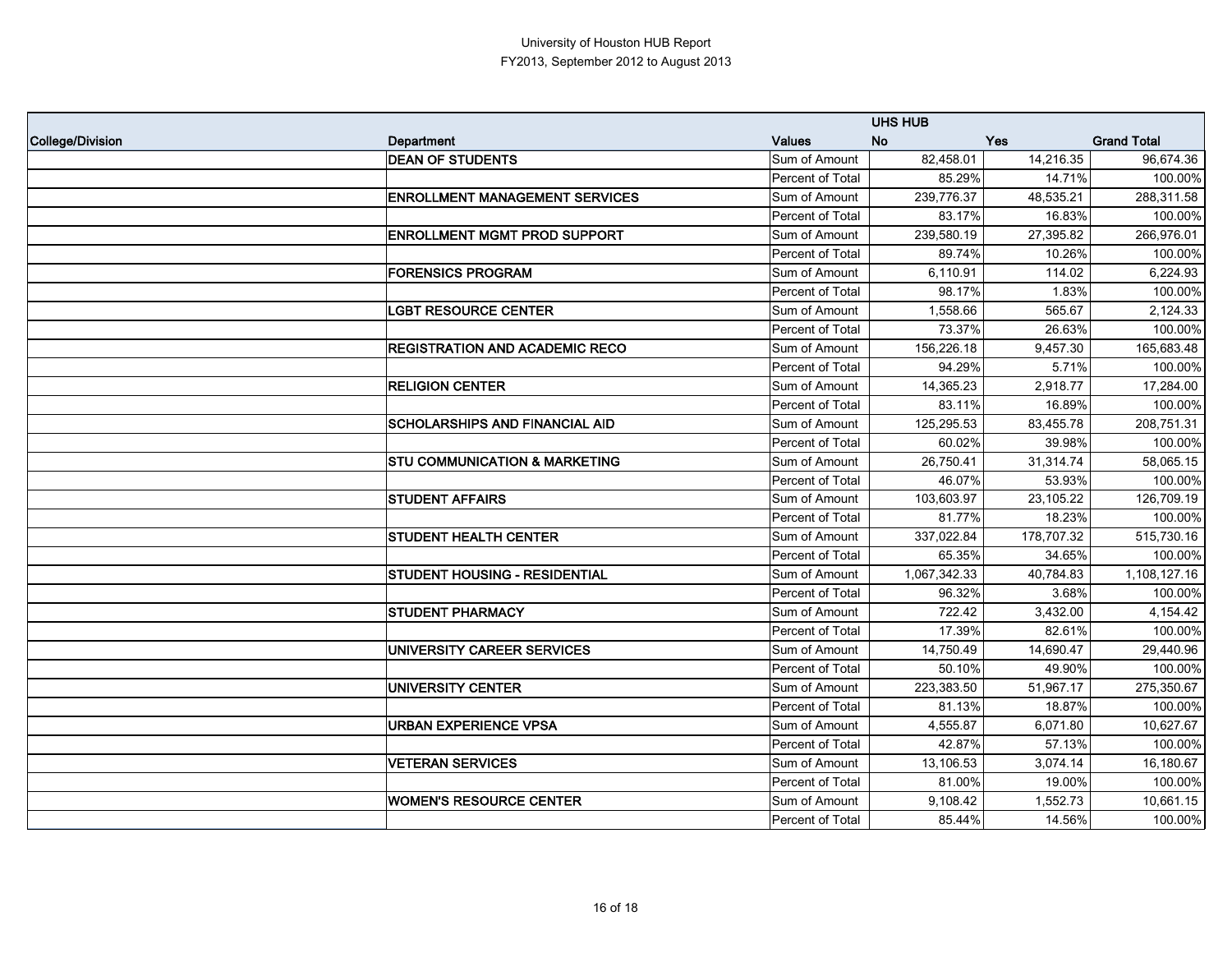|                                      |                                         |                         | <b>UHS HUB</b> |            |                    |
|--------------------------------------|-----------------------------------------|-------------------------|----------------|------------|--------------------|
| College/Division                     | Department                              | <b>Values</b>           | <b>No</b>      | <b>Yes</b> | <b>Grand Total</b> |
| <b>Student Affairs Sum of Amount</b> |                                         |                         | 4,584,648.36   | 732,440.28 | 5,317,088.64       |
| Student Affairs Percent of Total     |                                         |                         | 86.22%         | 13.78%     | 100.00%            |
| Technology                           | <b>CENTER FOR APPLIED TECHNOLOGY</b>    | Sum of Amount           | 75,826.06      | 60.13      | 75,886.19          |
|                                      |                                         | Percent of Total        | 99.92%         | 0.08%      | 100.00%            |
|                                      | <b>CENTER FOR FUTURE OF HEALTH</b>      | Sum of Amount           | 3,229.35       |            | 3,229.35           |
|                                      |                                         | Percent of Total        | 100.00%        | 0.00%      | 100.00%            |
|                                      | CENTER FOR LIFE SCIENCES TECH           | Sum of Amount           | 46.85          |            | 46.85              |
|                                      |                                         | Percent of Total        | 100.00%        | 0.00%      | 100.00%            |
|                                      | <b>CENTER FOR TECHNOLOGY LITERACY</b>   | Sum of Amount           | 33,474.64      | 5,692.88   | 39,167.52          |
|                                      |                                         | Percent of Total        | 85.47%         | 14.53%     | 100.00%            |
|                                      | <b>CONSTRUCTION MANAGEMENT</b>          | Sum of Amount           | 5,316.93       | 6,111.46   | 11,428.39          |
|                                      |                                         | Percent of Total        | 46.52%         | 53.48%     | 100.00%            |
|                                      | <b>DEAN, TECHNOLOGY</b>                 | Sum of Amount           | 205,822.21     | 494,773.49 | 700,595.70         |
|                                      |                                         | Percent of Total        | 29.38%         | 70.62%     | 100.00%            |
|                                      | <b>ENGINEERING TECHNOLOGY</b>           | Sum of Amount           | 205,041.68     | 23,770.40  | 228,812.08         |
|                                      |                                         | <b>Percent of Total</b> | 89.61%         | 10.39%     | 100.00%            |
|                                      | <b>HUMAN DEVELOP AND CONSUMER SCI</b>   | Sum of Amount           | 87,014.92      | 15,660.10  | 102,675.02         |
|                                      |                                         | Percent of Total        | 84.75%         | 15.25%     | 100.00%            |
|                                      | <b>INFORMATION &amp; LOGISTICS TECH</b> | Sum of Amount           | 178,114.57     | 277,050.09 | 455,164.66         |
|                                      |                                         | Percent of Total        | 39.13%         | 60.87%     | 100.00%            |
|                                      | TX MANUFACTURING ASSISTANCE CTR (TMAC)  | Sum of Amount           | 38,592.26      | 237.92     | 38,830.18          |
|                                      |                                         | Percent of Total        | 99.39%         | 0.61%      | 100.00%            |
| <b>Technology Sum of Amount</b>      |                                         |                         | 832,479.47     | 823,356.47 | 1,655,835.94       |
| Technology Percent of Total          |                                         |                         | 50.28%         | 49.72%     | 100.00%            |
| <b>University Advancement</b>        | <b>ADVANCEMENT INFORMATION SVCS</b>     | Sum of Amount           | 681.61         | 319.99     | 1,001.60           |
|                                      |                                         | Percent of Total        | 68.05%         | 31.95%     | 100.00%            |
|                                      | <b>ANNUAL GIVING</b>                    | Sum of Amount           | 478,244.06     | 12,737.84  | 490,981.90         |
|                                      |                                         | Percent of Total        | 97.41%         | 2.59%      | 100.00%            |
|                                      | <b>DEVELOPMENT</b>                      | Sum of Amount           | 31,103.51      | 58,525.85  | 89,629.36          |
|                                      |                                         | Percent of Total        | 34.70%         | 65.30%     | 100.00%            |
|                                      | <b>DONOR &amp; ALUMNI RECORDS</b>       | Sum of Amount           | 34,494.67      |            | 34,494.67          |
|                                      |                                         | Percent of Total        | 100.00%        | 0.00%      | 100.00%            |
|                                      | <b>INTERNAL COMMUNICATIONS</b>          | Sum of Amount           | 2,362.78       | 3,923.96   | 6,286.74           |
|                                      |                                         | Percent of Total        | 37.58%         | 62.42%     | 100.00%            |
|                                      | <b>MARKETING-ADVANCEMENT</b>            | Sum of Amount           | 1,403,216.43   | 11,491.23  | 1,414,707.66       |
|                                      |                                         | Percent of Total        | 99.19%         | 0.81%      | 100.00%            |